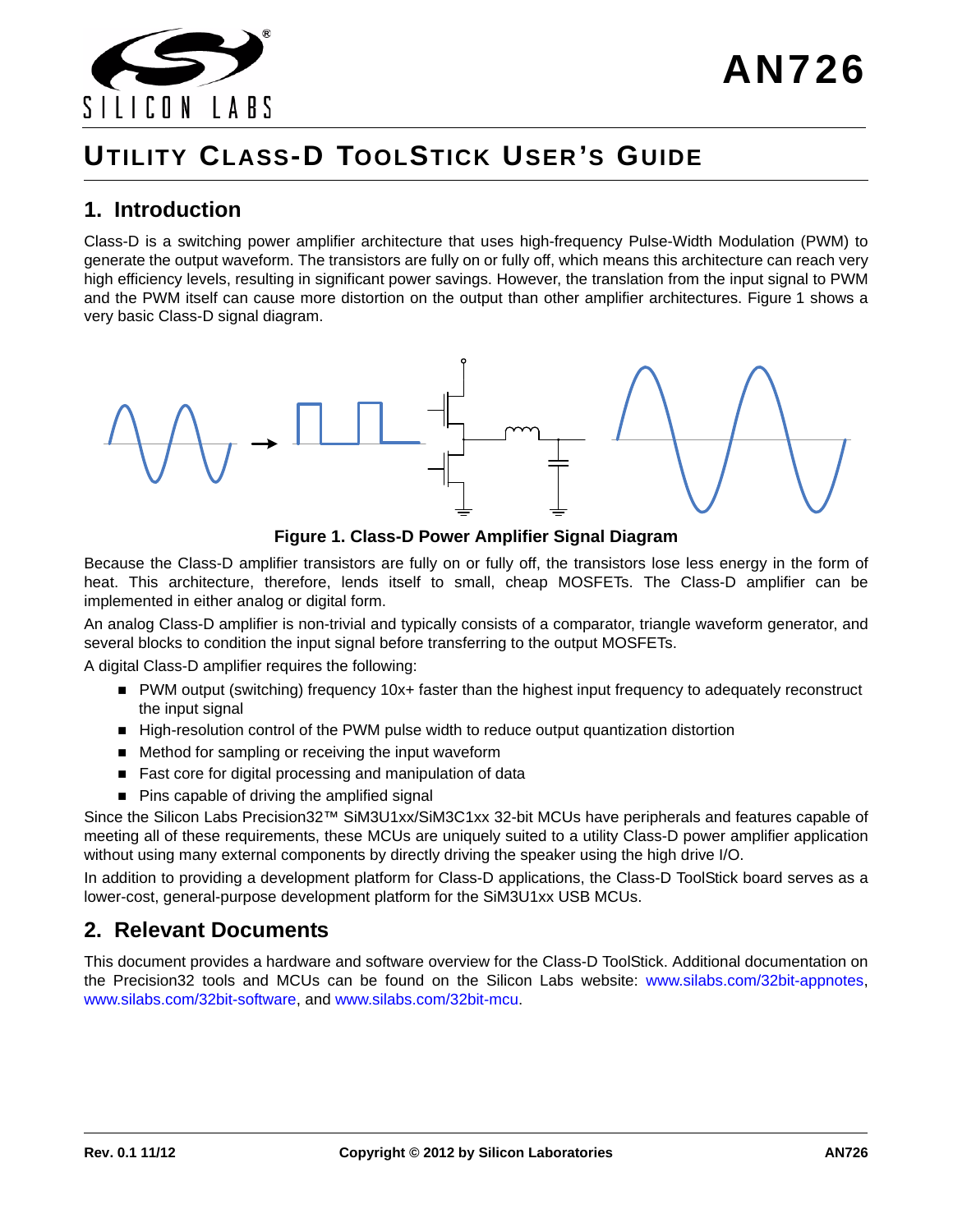## **3. Using the Demo**

The speaker in the kit connects to the JP1 1x2 header next to the green terminal block (J4). Two alternate connection methods are available to support a variety of speakers: the J4 terminal block, and an output audio jack (J5). A screwdriver can be used to attach the speaker(s) of choice to J4, and each speaker should have two leads: positive (red) and negative (black). The audio jack output connects both channels of the speaker to R+ and R–, so it is not true mono. The Class-D ToolStick board is intended for use with stereo systems.

The Class-D ToolStick can be powered from either the Debug (J3) or Device (J2) USB mini connectors as shown in [Figure 2.](#page-1-0) The green POWER LED (DS7) will light up when the board is powered. Do not touch the Capacitive Sensing slider during power-on, as this is when the board calibrates the slider. Once the board is ready for use, the blue LED (DS1) will turn on.



## **Figure 2. Powering the Board**

<span id="page-1-0"></span>Change the volume of the output at any time by pressing firmly and sliding on the Capacitive Sensing slider (CS1). The blue LEDs above the slider indicate the volume level.

The **MODE** button on the slider can be used to change the mode of the board:

- Mode 1 (blue LED DS1): Stereo Jack Input Mode
- Mode 2 (blue LED DS2): USB Input/Output Mode
- Mode 3 (blue LED DS3): Play Prerecorded Flash Mode
- Mode 4 (blue LED DS4): Play/Record Flash Mode

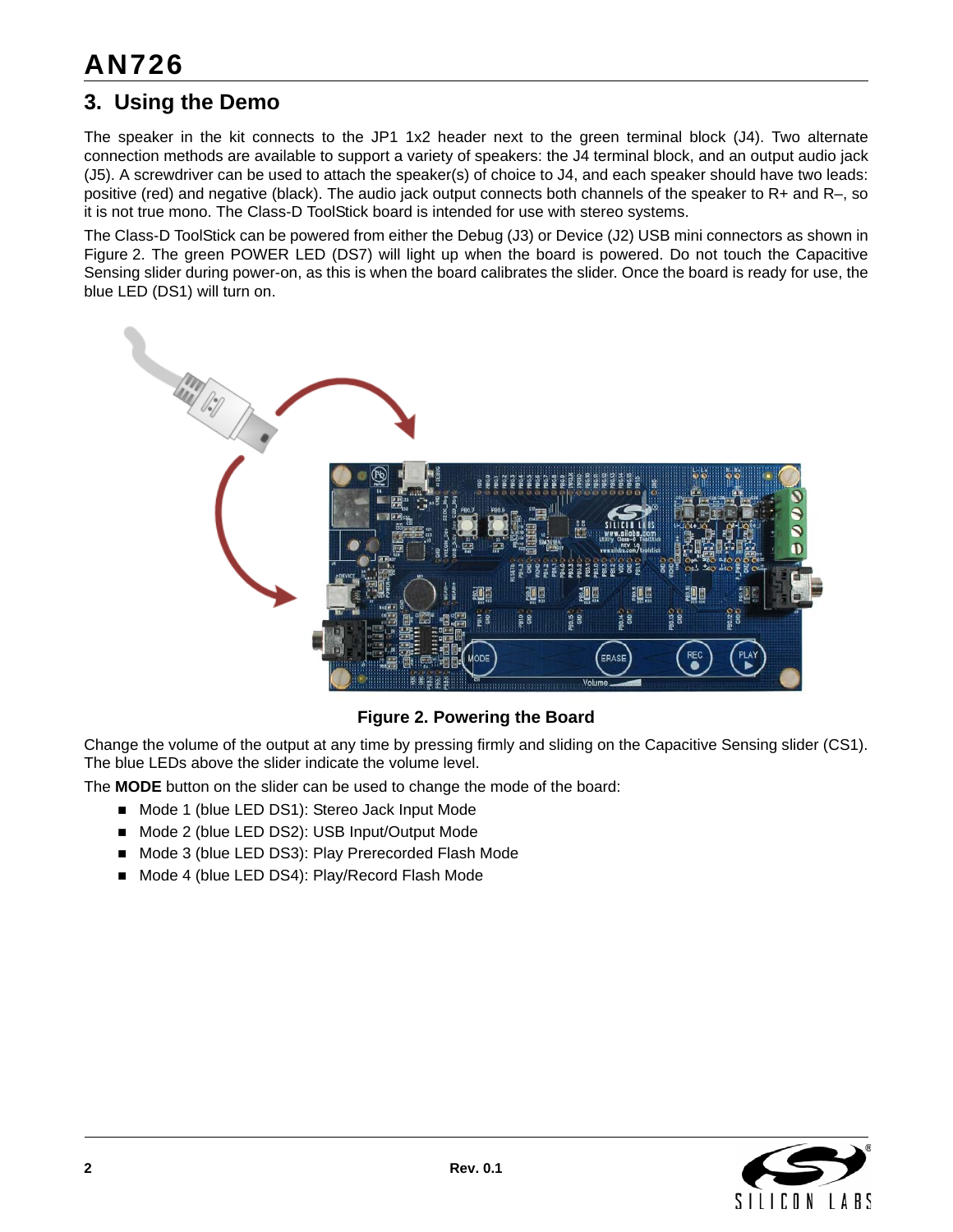## **3.1. Stereo Jack Input Mode**

The default mode of the Class-D ToolStick is stereo jack input mode, indicated by blue LED DS1. To play sound in this mode, connect any input source (MP3 player, phone, etc.) to the J1 stereo jack. The volume level of the input device should be as high as possible without causing saturation, which the red LED (DS8) indicates.

### **3.2. USB Input/Output Mode**

In USB mode, the board plays sound from the USB host PC or records sound from the board microphone (MK1) and sends it up to the PC. To use the board in this mode, connect the Device USB connector (J2) to the host PC and press the **MODE** button until blue LED DS2 turns on. The board should appear as the **Utility Class-D ToolStick** in Device Manager once it's properly enumerated as a USB Audio device.

To select the Class-D Audio device as the Playback or Recording source in Windows 7, right-click on the **Volume Mixer** icon in the **System Tray** and select either **Playback devices** or **Recording devices**. In the Playback tab of the dialog, select the **Utility Class-D ToolStick** and press the **Set Default** button as shown in [Figure 3.](#page-2-0) The settings for the device can be selected using the **Properties** button in this tab.

| $\overline{\mathbf{x}}$<br>Sound                                                           |  |  |  |  |  |  |  |
|--------------------------------------------------------------------------------------------|--|--|--|--|--|--|--|
| Playback<br>Recording<br>Sounds Communications                                             |  |  |  |  |  |  |  |
| Select a playback device below to modify its settings:                                     |  |  |  |  |  |  |  |
| <b>Speakers</b><br>SoundMAX Integrated Digital High Definition Au<br><b>Default Device</b> |  |  |  |  |  |  |  |
| <b>Speakers</b><br><b>Utility Class-D ToolStick</b><br>Ready                               |  |  |  |  |  |  |  |
|                                                                                            |  |  |  |  |  |  |  |
|                                                                                            |  |  |  |  |  |  |  |
|                                                                                            |  |  |  |  |  |  |  |
|                                                                                            |  |  |  |  |  |  |  |
| $Set$ Default $\blacktriangledown$<br>Properties<br><u>Configure</u>                       |  |  |  |  |  |  |  |
| Cancel<br>OK<br>Apply                                                                      |  |  |  |  |  |  |  |

#### <span id="page-2-0"></span>**Figure 3. Configuring the USB Utility Class-D ToolStick as the Playback or Recording Device**

In the Recording tab of the dialog, select the **Utility Class-D ToolStick** microphone and press the **Set Default** button. This will open an interface to the microphone and will display the recorded input volume to the right of the device name. If this volume is not registering sounds, press the **Properties** button to configure the microphone volume.

Once configured, any program on the PC should output to the Class-D ToolStick device. Ensure that the volume levels in the program and Volume Mixer are set to appropriate levels. If the device volume settings are not affecting the Class-D board, click the expansion button below the Speakers icon and select the **Speakers (Utility Class-D ToolStick)** as shown in [Figure 4](#page-3-0).

When recording, the red LED (DS8) indicates when the microphone input saturates.

**Note:** As long as a recording interface is open (i.e. Volume Mixer Recording devices dialog or a recording program open), the Class-D ToolStick prevents the user from switching the operation mode. This is due to potential synchronization issues when switching between different modes and sending data up to the host PC. To switch the mode, close the Volume Mixer or the recording program.

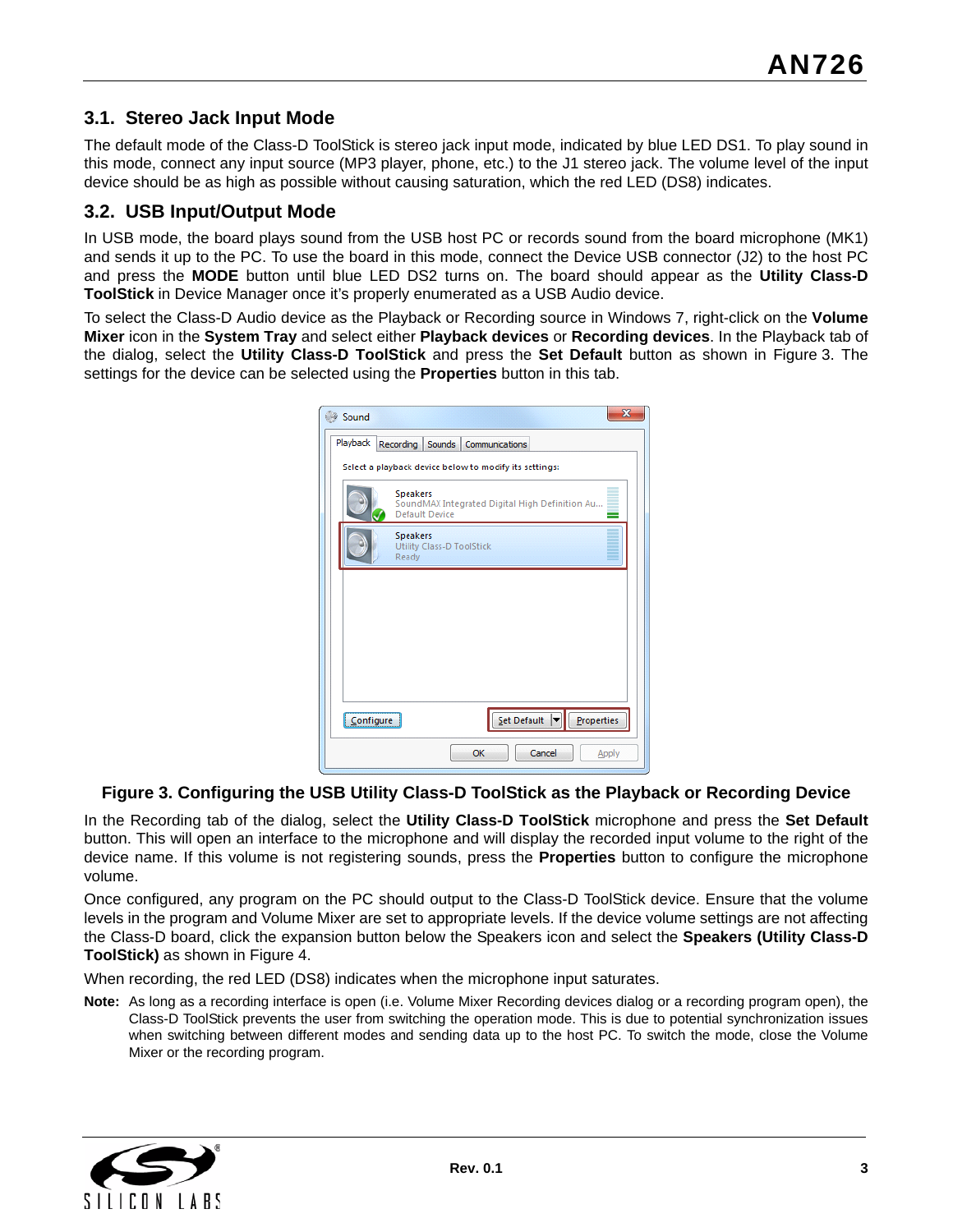| x<br>Volume Mixer - Speakers (SoundMAX Integrated Digital High Definition A |                                                              |               |                      |  |  |  |
|-----------------------------------------------------------------------------|--------------------------------------------------------------|---------------|----------------------|--|--|--|
| Device                                                                      | Applications                                                 |               |                      |  |  |  |
|                                                                             |                                                              |               |                      |  |  |  |
| <b>Speakers</b>                                                             | <b>System Sounds</b>                                         | Google Chrome | <b>Google Chrome</b> |  |  |  |
|                                                                             | Speakers (Utility Class-D ToolStick)                         |               |                      |  |  |  |
|                                                                             | Speakers (SoundMAX Integrated Digital High Definition Audio) |               |                      |  |  |  |
|                                                                             |                                                              |               |                      |  |  |  |
|                                                                             |                                                              |               |                      |  |  |  |
|                                                                             |                                                              |               |                      |  |  |  |
|                                                                             |                                                              |               |                      |  |  |  |
| ⑩                                                                           | ο                                                            | 40)           | φ                    |  |  |  |
|                                                                             |                                                              |               |                      |  |  |  |

**Figure 4. Selecting the USB Utility Class-D ToolStick in Volume Mixer**

## <span id="page-3-0"></span>**3.3. Play Prerecorded Flash Mode**

In prerecorded flash mode, the Class-D ToolStick will output ~7 seconds of sound from an array saved to flash. Enter the mode by pressing the **MODE** button until blue LED DS3 turns on.

Press the **PLAY** slider button on the board to start the waveform, and press the **PLAY** slider button again to stop it before it completes. The blue LED (DS6) will indicate when a play operation is in progress. This mode provides an alternative sound input source when no sources are available and provides an indication of what sound effects would sound like.

## **3.4. Play/Record Flash Mode**

The play/record flash mode records compressed sound to the flash of the MCU. Enter the mode by pressing the **MODE** button until blue LED DS4 turns on.

Press the **REC** slider button to start recording, and press the **REC** slider button again to stop recording. The blue LED (DS5) will indicate when a record operation is in progress. Multiple recordings will append to the full recording in flash. Once the flash is full, the MCU will indicate no additional recordings can be made by turning on and immediately turning off the blue record LED. To record additional sound, press the **ERASE** slider button to erase the flash. The blue DS5 LED will turn on while the erase operation is in progress. When recording, the red LED (DS8) indicates when the microphone input saturates.

Press the **PLAY** slider button on the board to start the waveform, and press the **PLAY** slider button again to stop it before it completes. The blue LED (DS6) will indicate when a play operation is in progress.

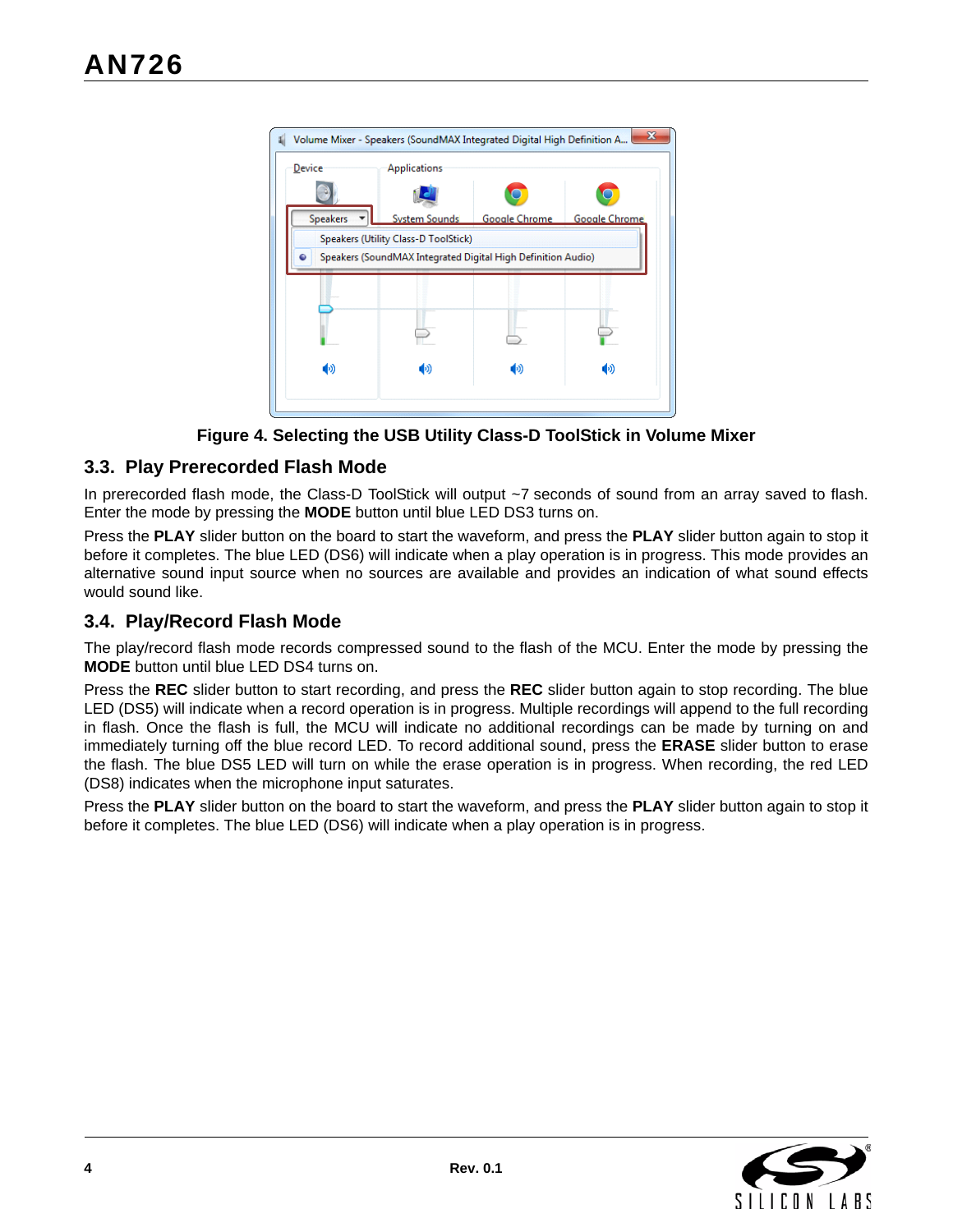## **4. Class-D ToolStick Hardware Overview**

The Class-D ToolStick board enables Class-D application development on the SiM3U164 MCU. In addition to providing a development platform for Class-D applications, the Class-D ToolStick board serves as a low-cost, general-purpose development platform for the SiM3U1xx USB MCUs.

[Figure 5](#page-4-0) shows the Utility Class-D ToolStick board features. Full schematics for the board can be found in 7. "Schematics," on page 22



**Figure 5. Utility Class-D ToolStick Board Features**

## <span id="page-4-0"></span>**4.1. Push-Button Switches and LEDs (S1-2, DS1-DS8)**

The Class-D ToolStick board has two push-button switches and eight LEDs summarized in [Table 1](#page-4-1). The switches connect to PB0.6 (S1) and PB0.7 (S2) and are currently unused in the Class-D firmware. The switches are normally open and pull the pin voltage to ground when pressed.

<span id="page-4-1"></span>Port pins PB0.1, PB0.2, PB0.4, PB0.5, PB0.10, and PB0.11 connect to six blue LEDs (DS1-DS6). Pin PB3.3 connects to the red LED (DS8). The green LED, POWER (DS7), turns on when USB power is applied to the board from either USB connector. The LEDs connect to VIO through a current limiting resistor.

| <b>GPIO Pin</b> | <b>Switch or LED</b>    |
|-----------------|-------------------------|
| PB0.6           | Push-Button Switch (S1) |
| PB0.7           | Push-Button Switch (S2) |
| PB0.1           | Blue LED (DS1)          |
| PB0.2           | Blue LED (DS2)          |
| PB0.4           | Blue LED (DS3)          |

#### **Table 1. Class-D ToolStick Switches and LEDs**

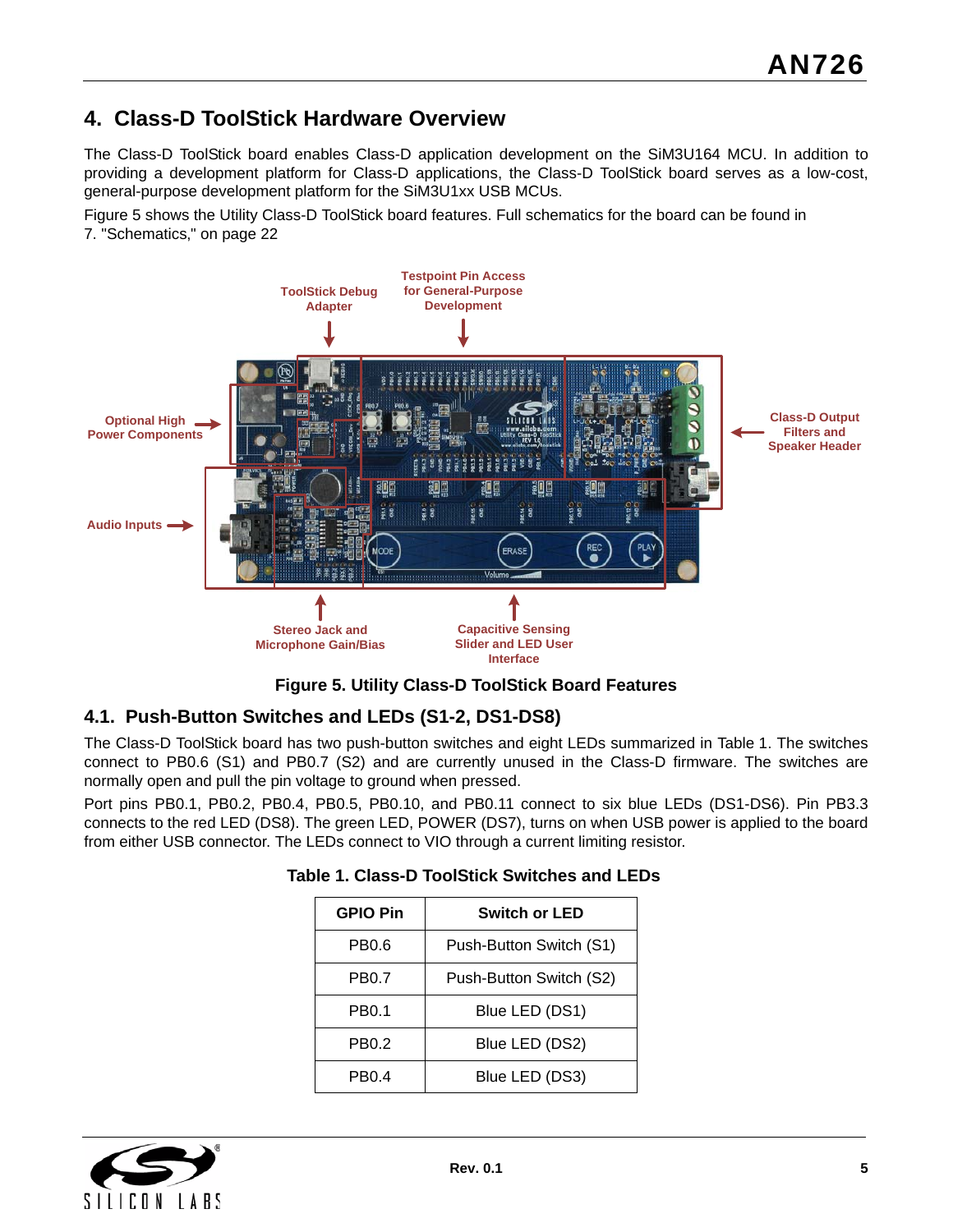| <b>GPIO Pin</b> | <b>Switch or LED</b>  |
|-----------------|-----------------------|
| PB0.5           | Blue LED (DS4)        |
| PB0.10          | Blue LED (DS5)        |
| PB0.11          | Blue LED (DS6)        |
| PB3.3           | Red LED (DS8)         |
|                 | Green POWER LED (DS7) |

#### **Table 1. Class-D ToolStick Switches and LEDs (Continued)**

## **4.2. Class-D Output Network, Terminal (J4), Header (JP1), and Jack (J5)**

The four high drive I/O pins on the SiM3U164 40-pin QFN package connect to the J4 terminals after going through the Class-D output network, allowing these pins to directly drive the speaker(s). The JP1 1x2 header connects to R+ and R– to interface with the kit speaker. The output jack (J5) connects R+ and R– to both channels and does not provide true mono sound. To create a mono output, connect the L\_IN and R\_IN test points together in the stereo jack and microphone gain/bias section of the board.

The output network consists of a ferrite bead, LC, and grounding caps for each pair of channels, R+/R– and L+/L–. These components should be tuned for the specific application speaker as discussed in [6. "Tuning the Class-D](#page-17-0) Output Network," on page 18.

| Pin | I/O           |
|-----|---------------|
|     | PB4.0 / R+    |
| 2   | PB4.1 / R-    |
| 3   | PB4.2 / L+    |
|     | $PB4.3 / L -$ |

#### **Table 2. Terminal Block Pin Descriptions (J4)**

## **4.3. ToolStick Debug Adapter (U3)**

The Class-D ToolStick board features a debug adapter via the mini-B USB connector (J3) labeled **DEBUG**. This debug adapter can be used with the Precision32 (1.0.2 and higher) and ARM uVision IDEs (4.54 and higher). When using an older version of the IDEs, the debug adapter DLLs in the IDE directories must be replaced to support the ToolStick Debug Adapter. Contact technical support [\("Contact Information"](#page-27-0) section) for more information.

## **4.4. USB Connection Options (J2)**

The Class-D ToolStick board features a USB connection via the mini-B USB connector (J2) labeled **DEVICE**. This USB connector provides the USB Audio features of the board and facilitates general-purpose USB development on the SiM3U164 device.

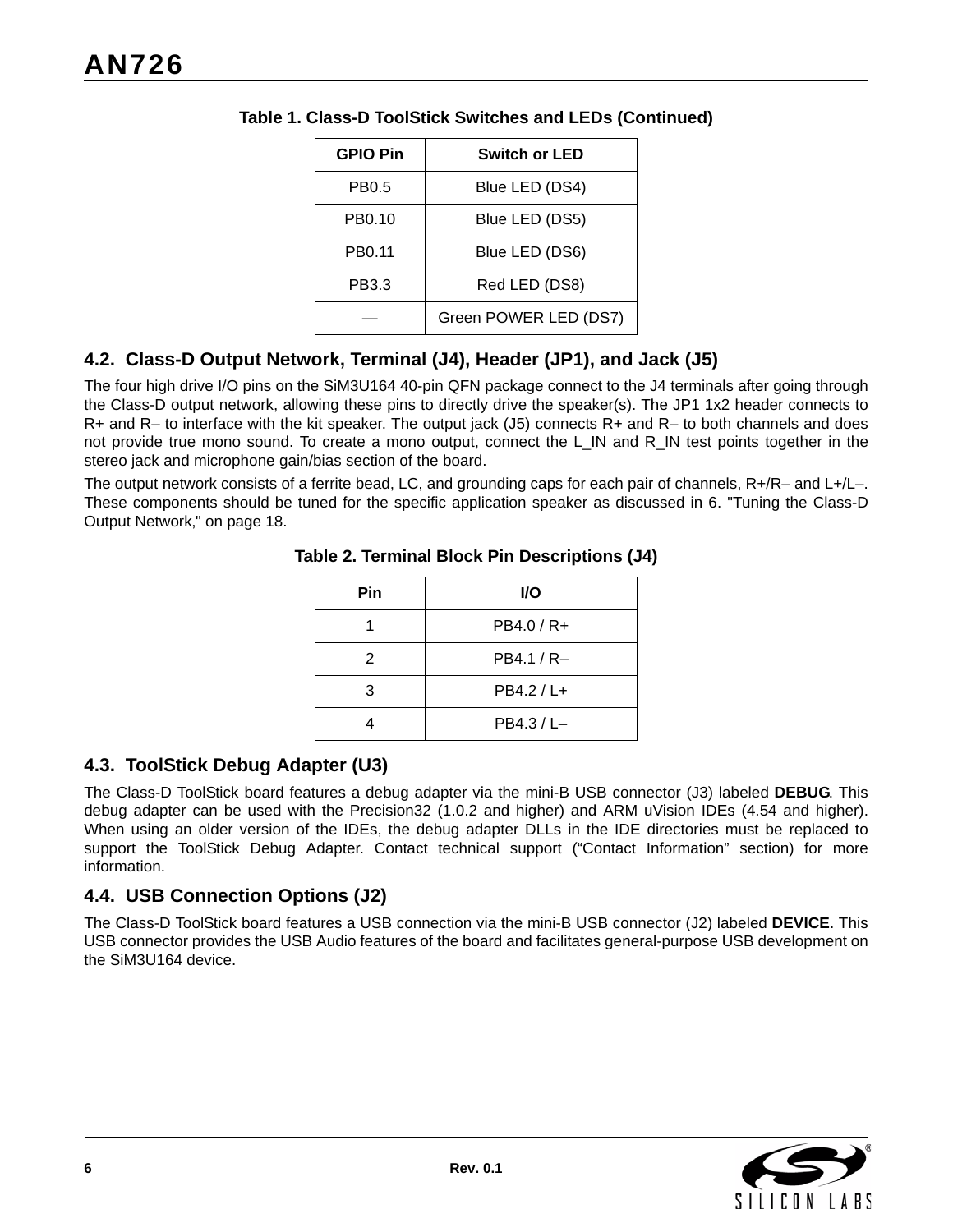## **4.5. Capacitive Sensing Buttons and Slider (CS1)**

Four capacitive sensing buttons and one slider comprised of six segments are included on the board to provide the user interface. Six GPIO pins are connected to the slider as shown in [Table 3.](#page-6-0) The GPIO pins are connected to the slider in descending order from the location labeled **MODE** to the location labeled PLAY on the board.

<span id="page-6-0"></span>The test points above the slider facilitate adding grounded or shrouded connectors to measure the capacitive sensing pins.

| Location     | Pin    |
|--------------|--------|
| <b>MODE</b>  | PB1.1  |
|              | PB1.0  |
| <b>ERASE</b> | PB0.15 |
|              | PB0.14 |
| <b>REC</b>   | PB0.13 |
| <b>PLAY</b>  | PB0.12 |

#### **Table 3. Capacitive Sensing GPIO Connections**

## **4.6. Analog Audio Inputs (J1 and MK1)**

The stereo jack on the board (J1) allows the board to measure stereo inputs from an input source. The microphone (MK1) enables the device to measure voice data directly. These signals are conditioned by a bias and gain circuit provided by a quad op-amp IC (U1), resistors, and capacitors to a range appropriate for the SiM3U164 SARADC modules.

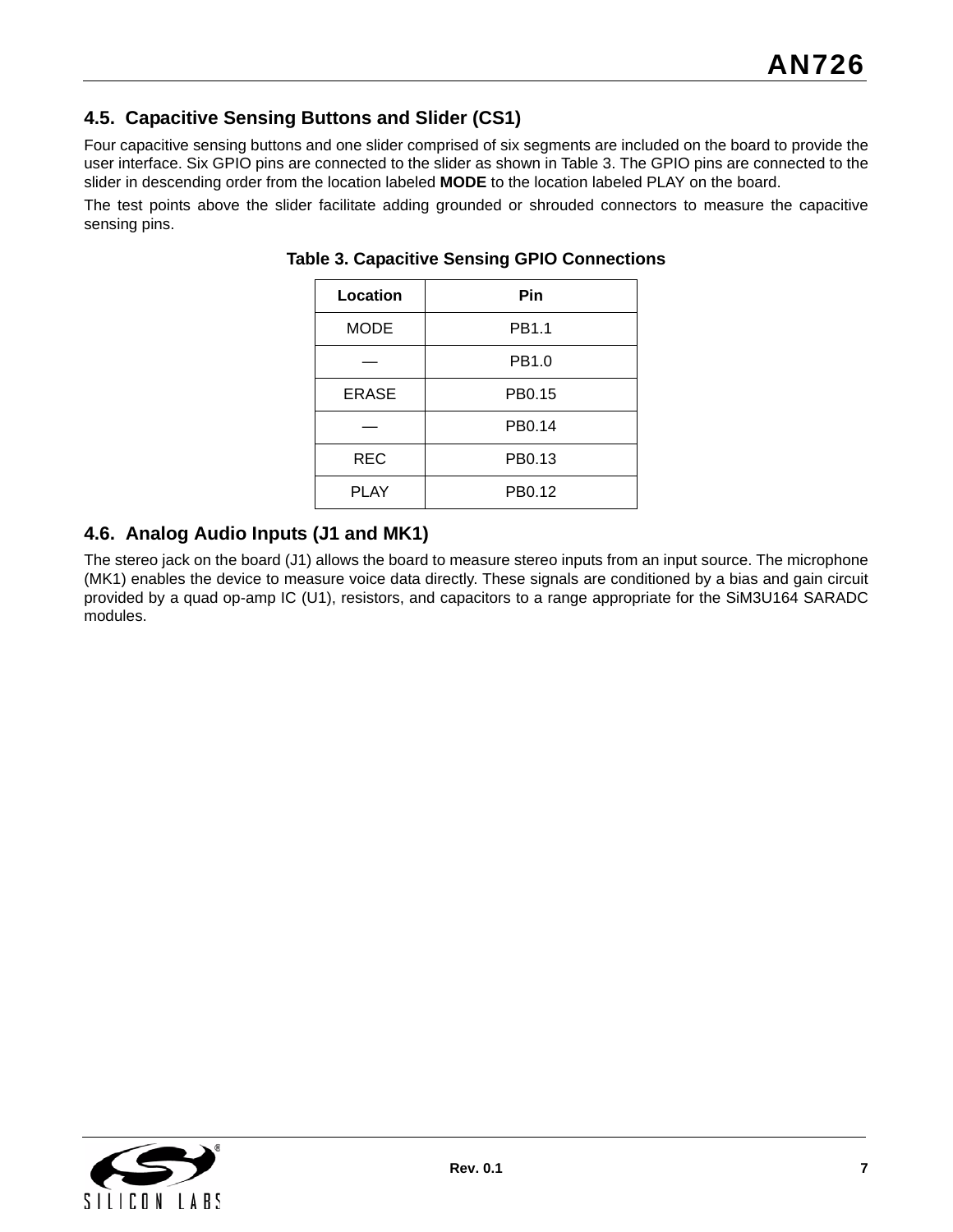## **5. Class-D ToolStick Firmware Overview**

## **5.1. System Overview**

The system is configured for 48 MHz AHB and APB to maximize the output resolution of the EPCA.

In all modes, the EPCA0 operates continuously and outputs the PWM signal to the speaker. This waveform generation is never interrupted. The SARADC modules operate in 12-bit mode at the maximum SAR clock frequency in order to complete conversions as quickly as possible. The USB internal oscillator provides the 48 MHz system clock, which in conjunction with the PLL0 module, provides the precise timing required in the different modes to recreate the audio waveforms.

#### **5.1.1. SiM3U164 Module Usage**

The modules used by the Class-D ToolStick firmware are:

- **SARADC0**: Measures the right stereo jack channel and the microphone input
- **SARADC1**: Measures the left stereo jack channel
- **VREF0:** Provides the 2.4 V reference for the ADCs
- **FLASHCTRL0:** Writes recorded microphone data to flash
- **EPCA0**: Generates Class-D PWM waveforms (four channels)
- **CAPSENSE0**: Provides button and slider user interface
- **TIMER0:** Generates ~20 ms capacitive sensing scan timer
- **TIMER1**: Generates mode timing (e.g. 48 kHz in USB) and handles LED PWM updates
- **PCA0 and Crossbar**: Generates LED PWM waveforms for the six blue LEDs (one channel)
- **USB0:** Provides the USB Audio input/output interface
- **PLL0**: Provides the precise timing for the system and spectrum spreading to reduce emissions

AppBuilder generates the initialization code for all modules except for the USB0 module. This AppBuilder project is included in the Utility Class-D ToolStick software package.

**Note:** Exporting code from version 1.1.1 of AppBuilder will overwrite the project file associated with the Class-D ToolStick firmware. This project file includes manual changes to include the si32Library that will be removed when AppBuilder exports the code. A saved version of the project file (**save.project**) is available in the Class-D ToolStick firmware package in case this project file is overwritten. To restore the project file, simply copy the contents of **save.project** to the **.project** file.

#### **5.1.2. Firmware Organization**

The Class-D ToolStick code follows the AppBuilder code organization scheme. The application-specific code for each peripheral is in the **src** folder in the **my-** files, and the generated files from AppBuilder are in a **generated** folder below the **src** folder. Additional application-specific files are in the **src** folder with names associated with the functions in the file, like mulaw or LED\_control.

- **class\_d:** includes the main Class-D loop and any control not handled by the TIMER1L interrupt handler.
- **LED** control: blue and red LED update functions; handles the shifting of the PCA channel on the crossbar.
- **mulaw**: implements the µLaw companding algorithms.
- **myApplication**: implements the system initialization code before passing control to class\_d.
- **myBuildOptions**: required for si32Library.
- **myDataPlaneIn**: si32Library callback functions for the USB IN transactions (recording).
- **myDataPlaneOut**: si32Library callback functions for the USB OUT transactions (playing).
- **myUsbAudioDevice**: USB Audio descriptors and audio-specific si32Library function calls.
- myUSB0: non-audio USB si32Library functions calls for the application.
- **pre\_recorded\_array**: µLaw compressed prerecorded flash data.
- **volume**: handles the volume decoding and control from either the USB interface or the Capacitive Sensing slider.
- **my- files**: implement application code associated with the particular peripheral.
- **g- files**: AppBuilder generated initialization code associated with the particular peripheral.

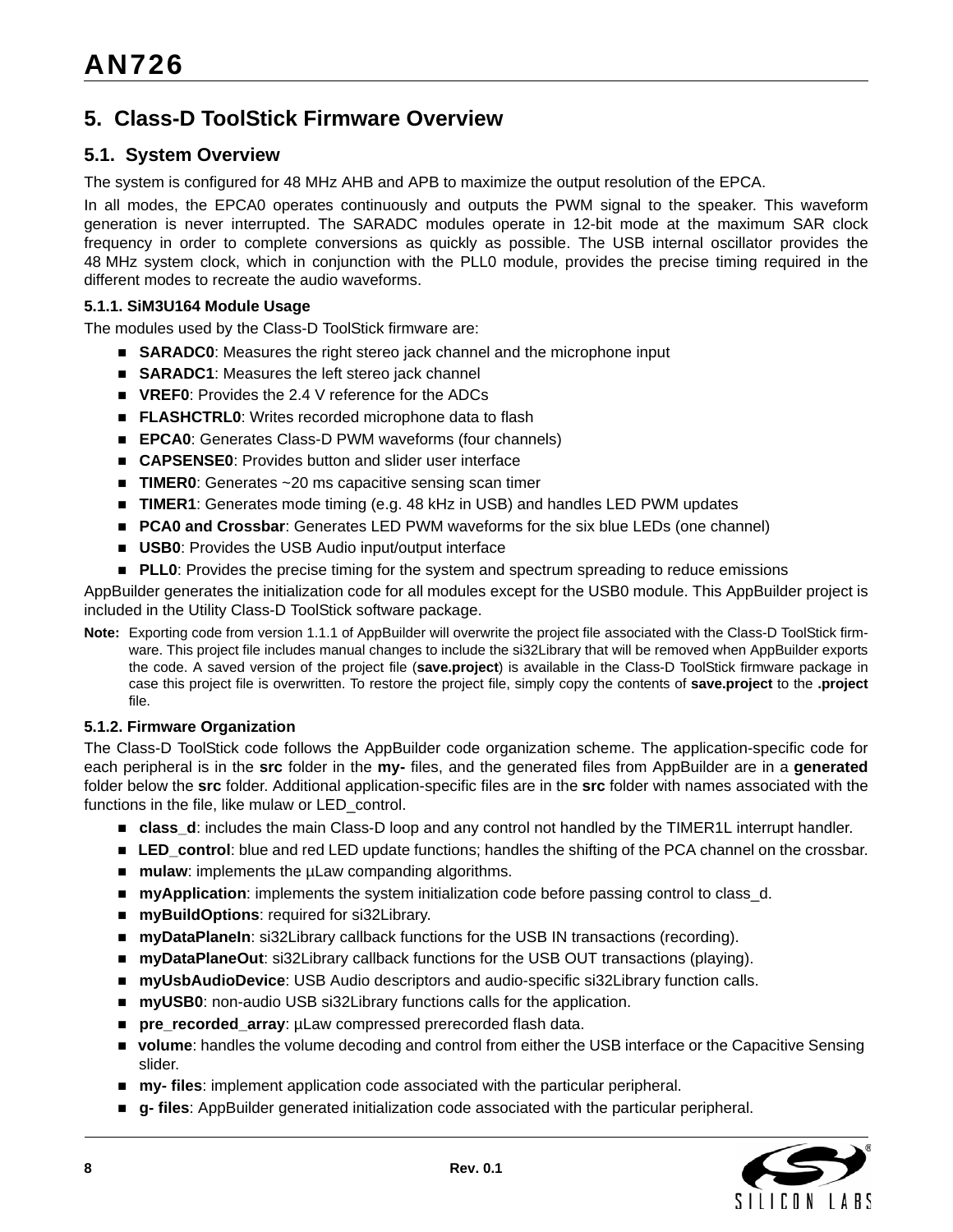## **5.2. Algorithms**

The Class-D ToolStick uses two algorithms to manipulate data: Exponentially Weighted Moving Average (EWMA) and  $\mu$ Law. This section also describes Remainder-Weighted Dithering as an optional algorithm.

#### **5.2.1. Exponentially Weighted Moving Average (EWMA)**

The EWMA is a form of Exponential Averaging that creates a low-pass filter. This filter performs noise shaping to help move the quantization noise out of the audible range. The Class-D ToolStick firmware uses this form of averaging to filter the ADC results.

The EWMA takes the form:

$$
y(n) = \left[ y(n-1) - \frac{y(n-1)}{2^m} \right] + \frac{x(n)}{2^m}
$$

In this equation,  $y(n)$  is the current output,  $y(n-1)$  is the previous output,  $x(n)$  is the current input sample, and m is the weight of the average.

The weight determines how heavy the average of the EWMA is. The smaller weights ( $m = 1$ , 2) use more of the new sample and react more quickly to dramatic changes in the input. Larger weights ( $m = 4$ , 5) use more of the previous output and provide more smoothing.

The EWMA has several advantages over other forms of averaging:

- Quick to calculate (two shifts, an addition, and a subtraction)
- Only saving the previous value
- Contains history from every sample in time, which would take lots of memory in a traditional average
- **The weight can be dynamically adjusted easily in firmware depending on the circumstances without** dramatically changing the computational time

The EWMA is a form of IIR filter, which means it can become unstable if the cumulative error becomes too large.

#### **5.2.2. Remainder-Weighted Dithering**

The firmware quantizes the 12-bit ADC results or 16-bit signed USB data to a 9-bit EPCA PWM value. Remainderweighted dithering is an optional algorithm that allows the Class-D ToolStick firmware to recover some of the energy lost in the LSBs during this conversion in a random, inaudible way.

This algorithm captures the LSBs of the original 12- or 16-bit data, shifts the data to the final 9-bit size, and compares against a random value of the same magnitude as the LSBs shifted away. If the original data was positive and the LSBs are greater than the random value, then the LSB of the 9-bit data is incremented by 1. Similarly, if the original data was negative and the LSBs are less than the random value, the LSB is decremented by 1. Otherwise, the data remains unchanged.



<span id="page-8-0"></span>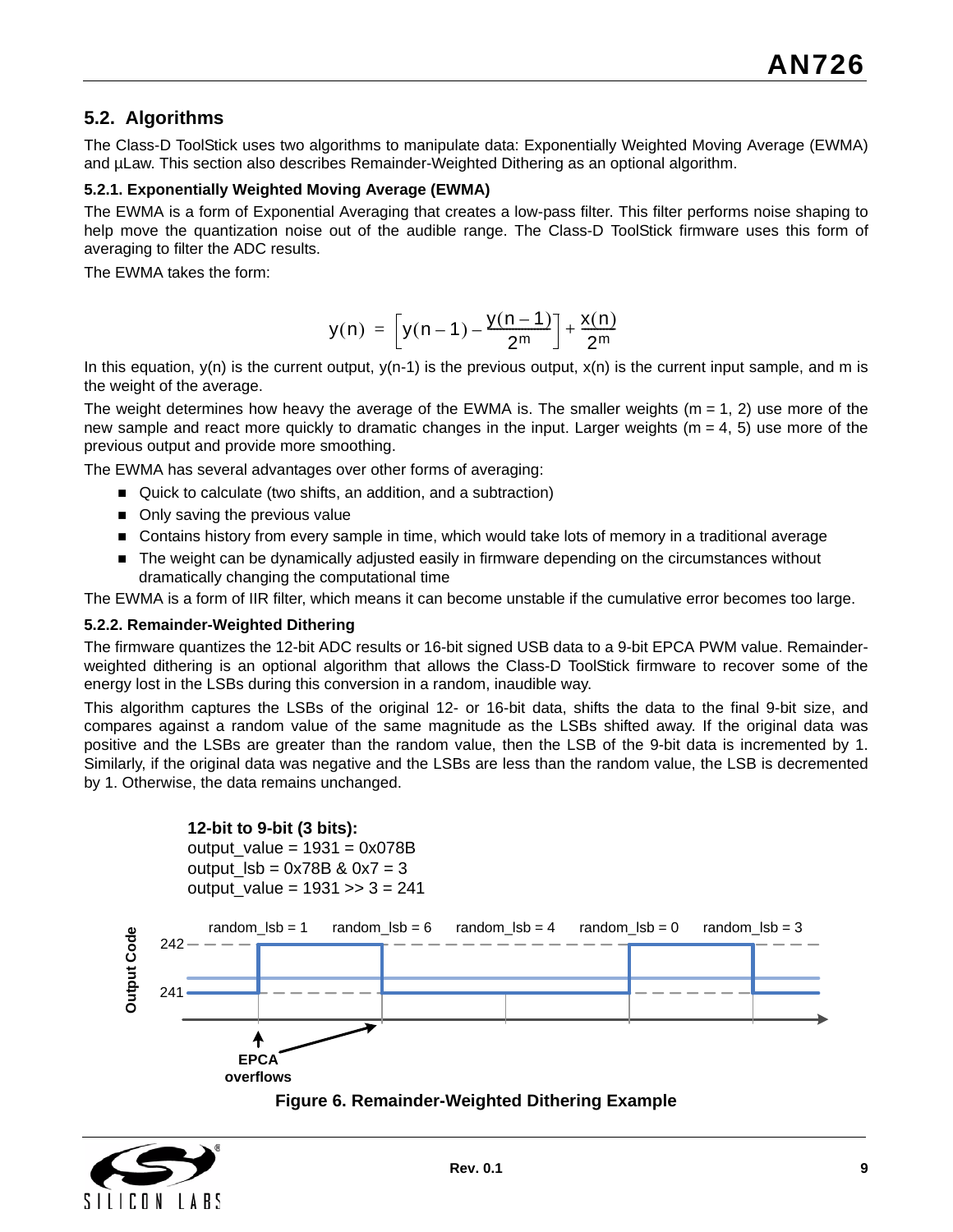The example in [Figure 6](#page-8-0) assumes a original 12-bit signed data value of 1931 and shows how the average energy increases. In this particular example, the data remains the same for each EPCA overflow for simplicity, but this will not necessarily be the case in the operation of the algorithm.

#### **5.2.3. µLaw (or muLaw)**

The µLaw companding algorithm has long been used in telephony and other voice applications. This algorithm takes advantage of the behavior of the human ear by reserving most of the compression bins for low volume levels where the ear is most sensitive. Using this algorithm, the Class-D firmware can store more data in flash with no noticeable degradation in audio quality.

This algorithm takes a 14-bit signed number and adds 32 to the magnitude, which ensures that a 1 occurs in bits 5– 12 of the value. This means the valid input range is –8160 to 8159. This value is then converted to an 8-bit compressed result as shown in [Figure 7,](#page-9-0) where S is the sign bit. Finally, the 8-bit value is complemented.

|    |                             |                                |          | 14-bit Signed Input Data       |  |  |  |  |
|----|-----------------------------|--------------------------------|----------|--------------------------------|--|--|--|--|
|    | S 0                         | $\overline{0}$                 | $\Omega$ | 0 0 0 0 1 <b>A B C D</b> X     |  |  |  |  |
|    | S 0                         |                                |          | 000001ABCDXX                   |  |  |  |  |
|    | S 0                         |                                |          | 0 0 0 0 1 <b>A B C D</b> X X X |  |  |  |  |
|    | S 0                         | 0 0 0 1 <b>A B C D</b> X X X X |          |                                |  |  |  |  |
|    | S 0                         |                                |          | 0 0 1 A B C D X X X X X        |  |  |  |  |
|    | S 0                         |                                |          | 0 1 A B C D X X X X X X        |  |  |  |  |
| S. | - 0                         | 1 A B C D X X X X X X X        |          |                                |  |  |  |  |
|    | S 1 A B C D X X X X X X X X |                                |          |                                |  |  |  |  |

#### **Figure 7. µLaw Algorithm Table**

<span id="page-9-0"></span>[Figure 8](#page-9-1) shows the plot of the 14-bit signed inputs versus the 8-bit compressed output.

<span id="page-9-1"></span>

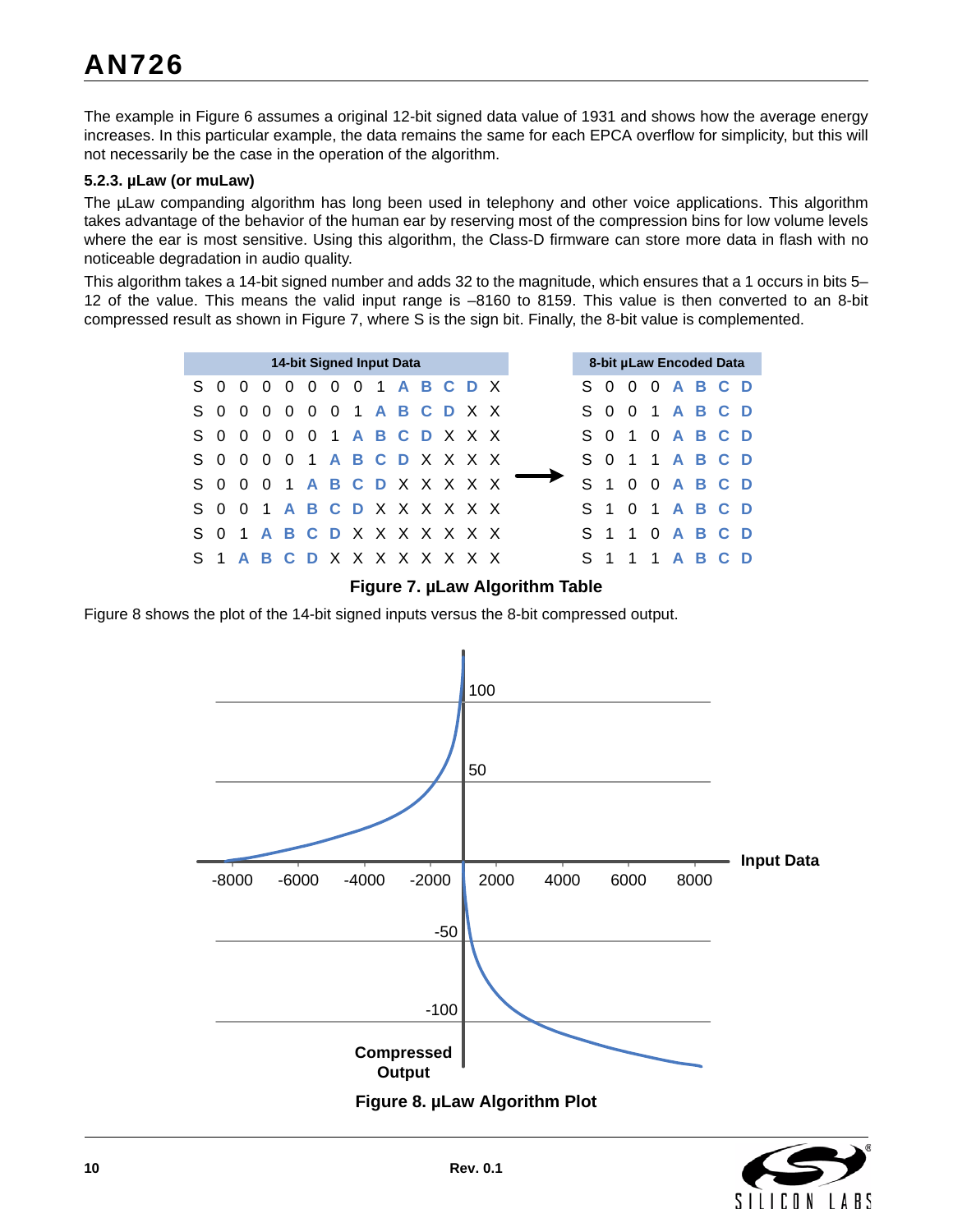## **5.3. EPCA0 Class-D Output**

In all modes, the EPCA0 module runs in center-aligned PWM mode with an upper limit of 256. This means that the channels operate in the range of 0–511, since the channels count in half clocks. When the positive channel is on longer than the negative channel, the resulting equivalent energy is positive (above zero). When the negative channel is on longer than the positive channel, the resulting equivalent energy is negative (below zero). Combined with the components on the output, this PWM scheme generates the output waveform on the speaker as shown in [Figure 9.](#page-10-0)



**Figure 9. Class-D Output Example**

<span id="page-10-0"></span>**Note:** The output network configuration in [Figure](#page-10-0) 9 is the configuration in Revision 1.0 of the hardware. An alternate output network discussed in 6. "Tuning the Class-D Output Network," on page 18 may provide better performance than the original configuration.

## **5.4. Volume Control**

The volume control on the Class-D ToolStick board uses the current-limiting feature of the high drive I/O to adjust the output power. This has the additional benefit of allowing the PWM to always operate at full range, even at lower volumes, which reduces firmware size and improves sound quality.

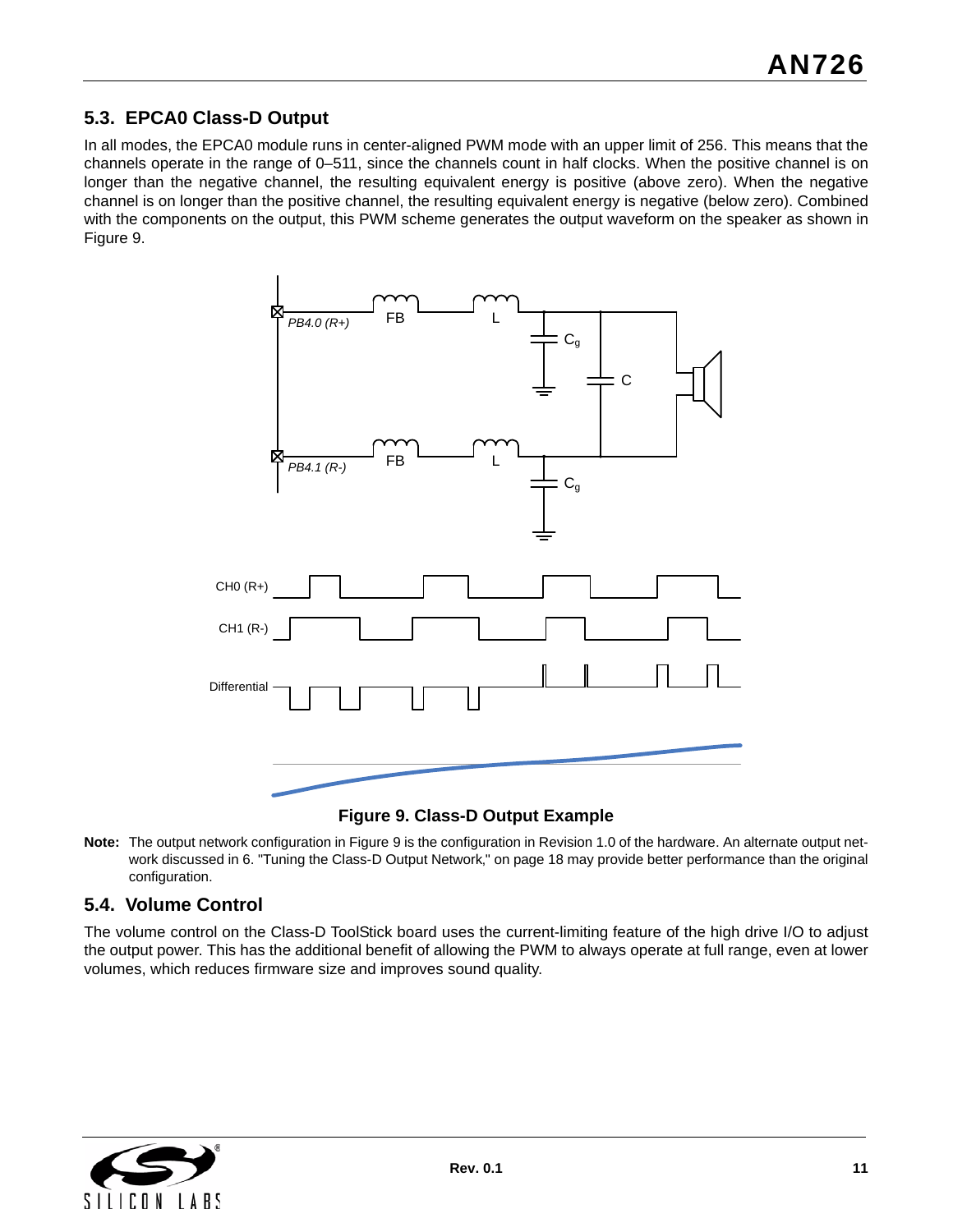## **5.5. Stereo Jack Input Mode**

In stereo jack input mode, the goal is to sample at an even division of the EPCA0 update frequency to provide the lowest distortion attainable. The data from the ADCs is 12-bit unsigned.



**Figure 10. Stereo Jack Input Mode Block Diagram**

This mode measures the input source from the stereo jack (J1) using both SARADC modules, performs the EWMA algorithm, quantizes the data to 9 bits, and outputs the PWM waveform on the EPCA0 module. [Figure 11](#page-11-0) shows the data flow for the stereo input jack mode.

The Class-D ToolStick board automatically biases the input waveform to VREF/2. On hardware that does not do this, an additional dc offset adjustment algorithm may be required.



<span id="page-11-0"></span>**Figure 11. Stereo Jack Input Mode Flow Diagram**

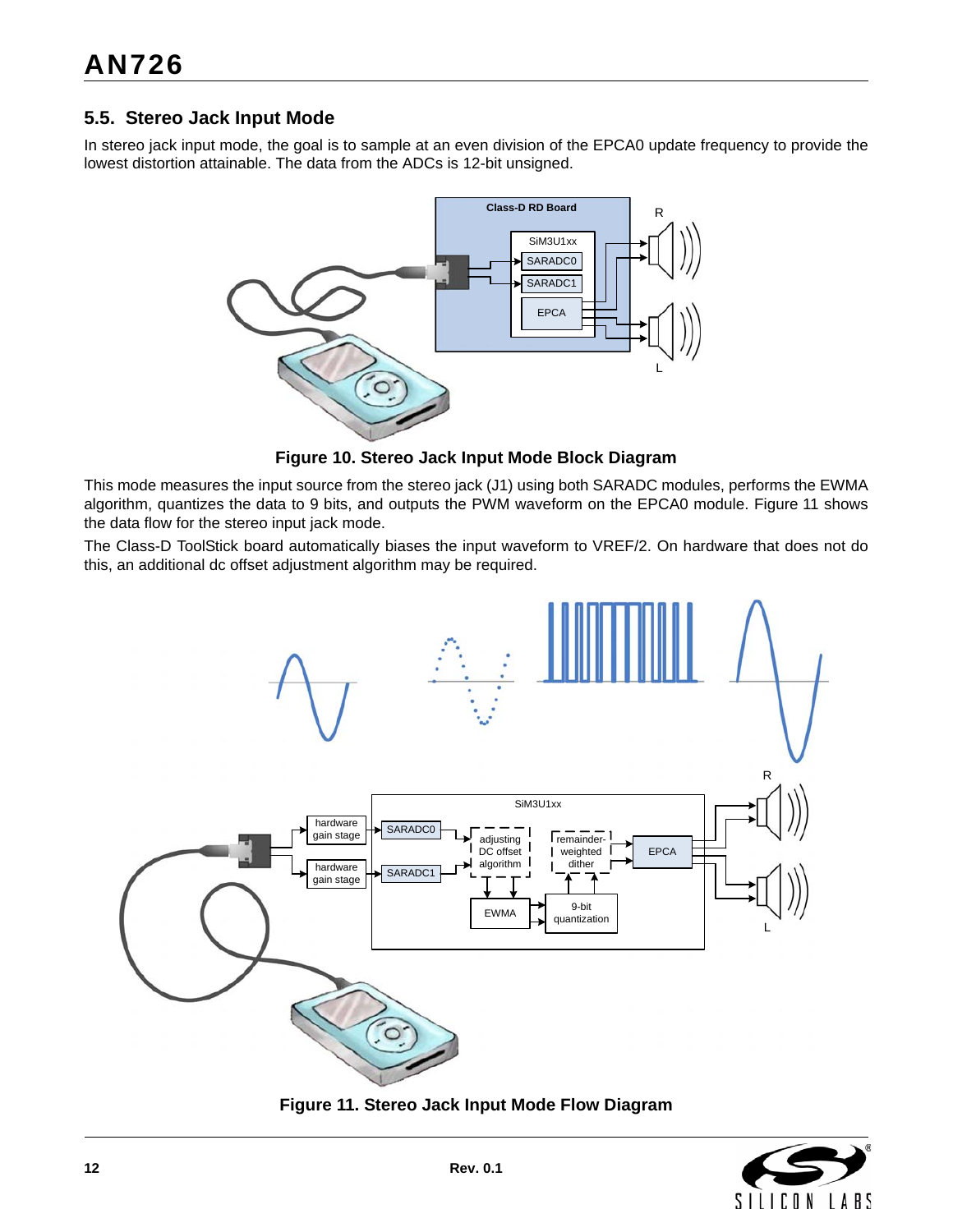## **5.6. USB Input/Output Mode**

In USB input/output mode, the system samples and outputs data at 48 kHz. The USB data is 16-bit signed data.



**Figure 12. USB Input/Output Mode Block Diagram**

For playing (from PC to the board), the board receives data from the USB interface using the si32Library USB Audio Component and outputs the PWM waveform on the EPCA0 module.

For recording (from board to the PC), the firmware measures the microphone (MK1) using one SARADC module and sends the data to the PC using the si32Library USB Audio Component.

[Figure 13](#page-12-0) shows the data flow for the USB input/output mode.



**Figure 13. USB Input/Output Mode Flow Diagram**

<span id="page-12-0"></span>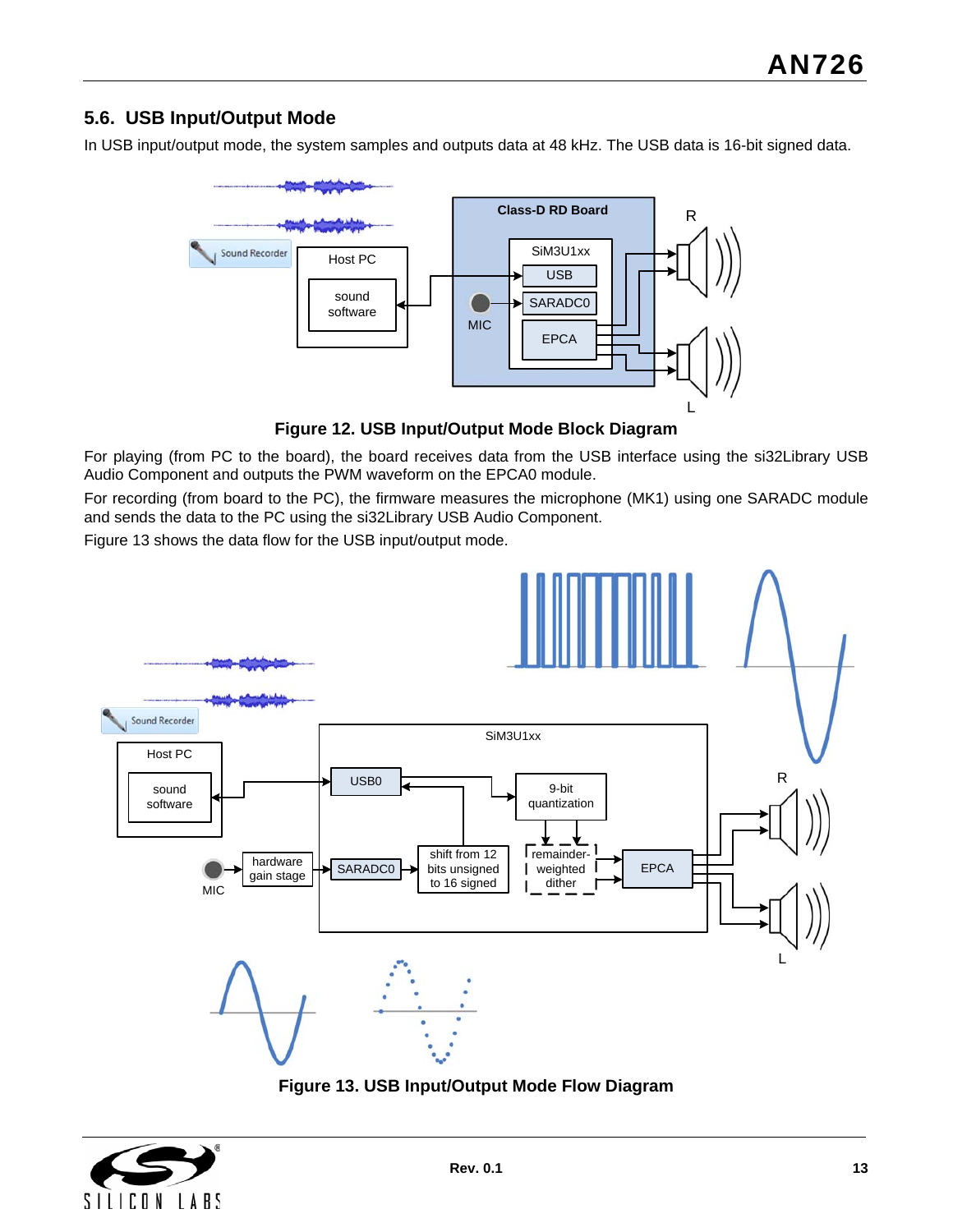## **5.7. Play Prerecorded Flash Mode**

In play prerecorded flash mode, the system outputs data from the flash at 9.6 kHz.



**Figure 14. Play Prerecorded Flash Mode Block Diagram**

The firmware reads the compressed data from the flash, decompresses the data using µLaw, performs the EWMA algorithm, quantizes the data to 9 bits, and outputs the PWM waveform on the EPCA0 module. The remainderweighted dithering algorithm is not used at all in this mode since the data LSBs will often be 0s from the compression algorithm.

[Figure 15](#page-13-0) shows the data flow for the play prerecorded flash mode.



<span id="page-13-0"></span>**Figure 15. Play Prerecorded Flash Mode Flow Diagram**

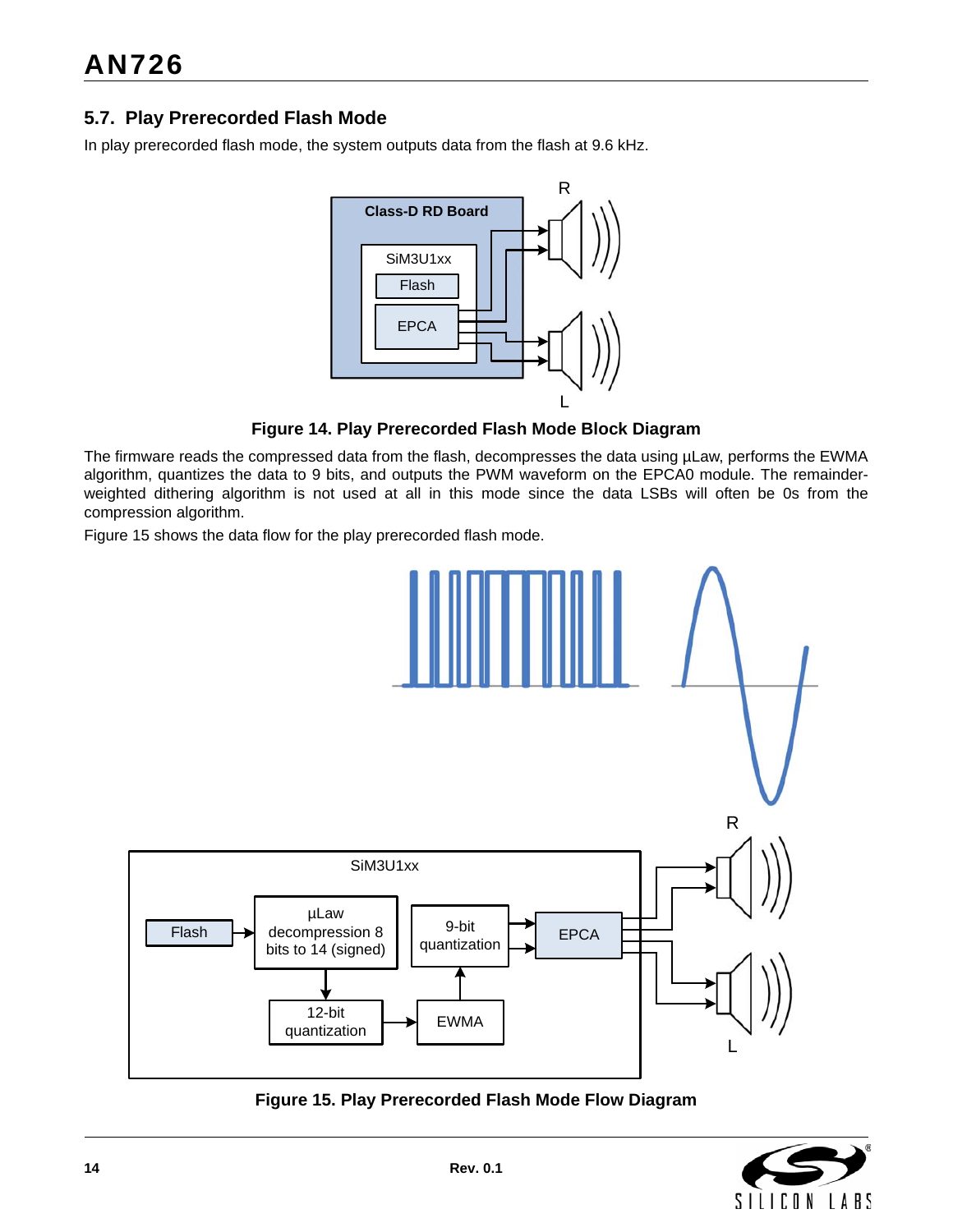## **5.8. Play/Record Flash Mode**

In play/record flash mode, the system samples and outputs data at 9.6 kHz.



**Figure 16. Play/Record Flash Mode Block Diagram**

For playing, the firmware reads the compressed data from the flash, decompresses the data using µLaw, performs the EWMA algorithm, quantizes the data to 9 bits, and outputs the PWM waveform on the EPCA0 module. The remainder-weighted dithering algorithm is not used at all in this mode since the data LSBs will often be 0's from the compression algorithm.

For recording, the firmware measures the microphone (MK1) using one SARADC module, compresses the data using µLaw, and stores the data in flash.

[Figure 17](#page-14-0) shows the data flow for the play/record flash mode.



**Figure 17. Play/Record Flash Mode Flow Diagram**

<span id="page-14-0"></span>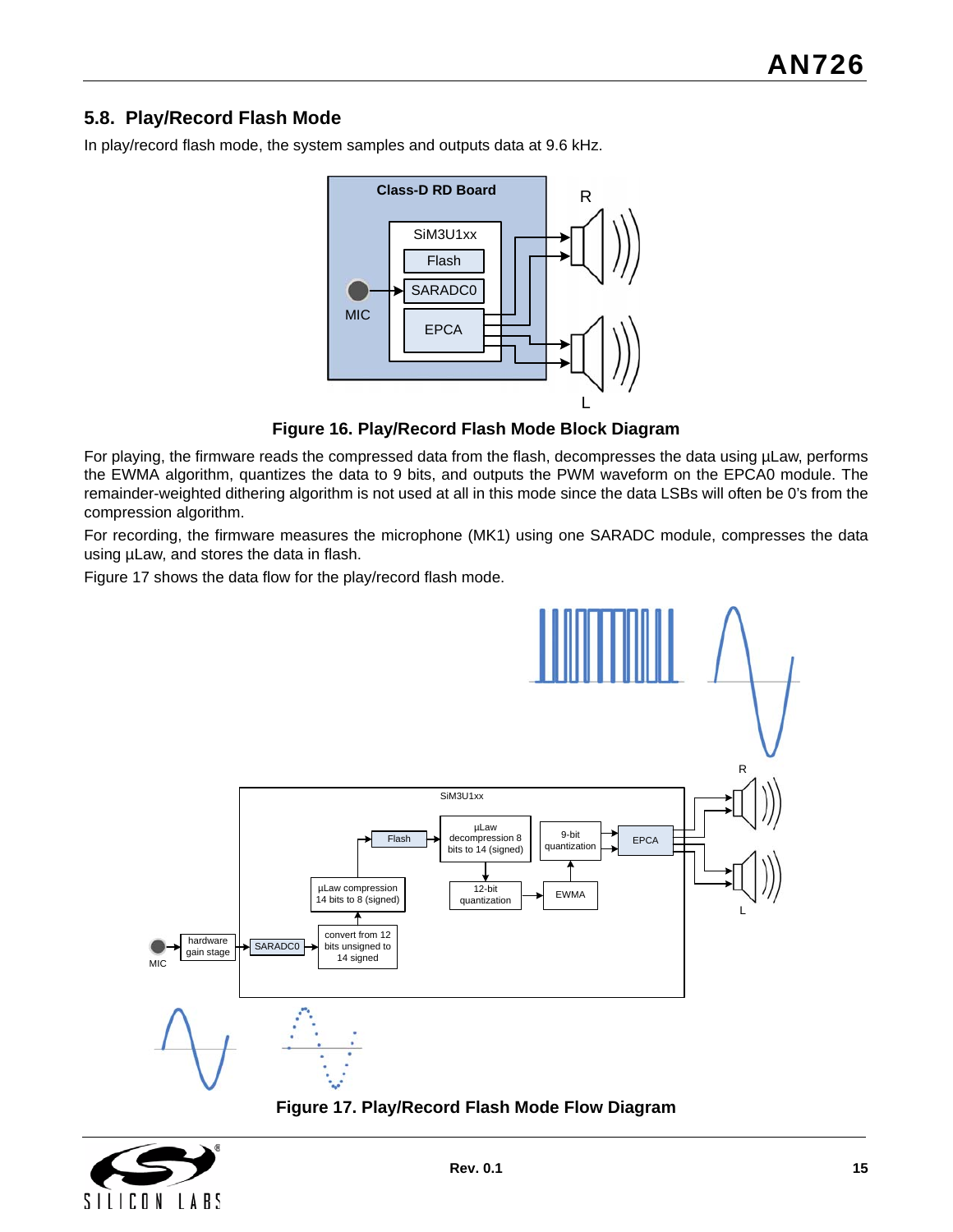## **5.9. Build Configurations**

<span id="page-15-0"></span>The Precision32 and uVision projects include two build configurations each: Release and Debug. These configurations change the code optimization settings. In addition, each configuration sets a flag to allow the firmware to automatically detect the current build configuration and IDE. This enables the firmware to modify the play/record flash mode array size to appropriate settings based on the code size. The approximate sizes for each build configuration are shown in [Table 4.](#page-15-0)

| <b>IDE</b>  | <b>Build</b> | <b>Code Size (bytes)</b> |
|-------------|--------------|--------------------------|
| Precision32 | Debug        | 68200                    |
|             | Release      | 47200                    |
| uVision4    | Debug        | 40200                    |
|             | Release      | 34700                    |

**Table 4. Build Code Size Comparisons**

To change the active build configuration in the Precision32 IDE, right-click on the project name in the Project view and select **Build ConfigurationsSet ActiveDebug** or **Release**.

|                                                                                                                                       | Develop - Class-D_TS_SiM3U164/src/class_d.c - Precision32 |                                                                                            | $\Box$ $\Box$<br>$\mathbf{x}$                     |  |  |  |  |
|---------------------------------------------------------------------------------------------------------------------------------------|-----------------------------------------------------------|--------------------------------------------------------------------------------------------|---------------------------------------------------|--|--|--|--|
| File Edit Source Refactor Navigate Search Project Run Silicon Labs Window Help                                                        |                                                           |                                                                                            |                                                   |  |  |  |  |
| 7 - 日语台 品<br>$\bigcirc$ $\mathcal{P}$ $\cdot$ $\bigcirc$ $\downarrow$ $\circ$ $\circ$ $\circ$ $\cdot$                                 | 面 9 / 梦 2 -                                               | <b>PERLARA &amp; &amp;. BA &amp; (4-9-164-</b><br>$\mathbf{c}$ $\mathbf{r}$                | <b>ET X</b> Develop<br>4 <sup>0</sup> Team Synchr |  |  |  |  |
| Project E 23                                                                                                                          | $-1$<br>III Core Reg) 품 Peripher<br>c class_d.c 23        |                                                                                            |                                                   |  |  |  |  |
|                                                                                                                                       | $\overline{\phantom{a}}$<br>日保                            | 1// Copyright(c) 2012                                                                      | $\blacktriangle$                                  |  |  |  |  |
| Glass-D_TS_SiM3U164                                                                                                                   | $\overline{2}$<br>$\blacktriangle$                        |                                                                                            | E                                                 |  |  |  |  |
| $\triangleright \frac{1}{25}$ Binaries                                                                                                | <b>New</b>                                                | ٠<br>tlude Files                                                                           |                                                   |  |  |  |  |
| <b>b</b> 刷 Includes<br>$\triangleright$ $\triangleright$ Debug                                                                        | Go Into                                                   |                                                                                            |                                                   |  |  |  |  |
| $4.85$ src                                                                                                                            | Open in New Window                                        | ade <si32 device.h=""></si32>                                                              |                                                   |  |  |  |  |
| $\triangleright$ $\triangleright$ gener                                                                                               |                                                           | nde <si32 a="" saradc="" type.h=""></si32>                                                 |                                                   |  |  |  |  |
| $\triangleright$ $\frac{1}{2}$ si32Li                                                                                                 | $Ctrl + C$<br>Copy                                        | ade <si32 a="" epca="" type.h=""></si32>                                                   |                                                   |  |  |  |  |
| $\triangleright$ <b>C</b> <sub>R</sub> <sup>2</sup> sim3u<br>$\triangleright$ $\begin{array}{ c c c c c }\n\hline\n\end{array}$ class | $Ctrl + V$<br>Paste                                       | nde <si32 a="" epcach="" type.h=""></si32>                                                 |                                                   |  |  |  |  |
| $\triangleright$ $\overline{\mathbf{h}}$ class                                                                                        | Delete<br>Delete                                          | nde <si32 a="" flashctrl="" type.h=""><br/>ade <si32 a="" pbhd="" type.h=""></si32></si32> |                                                   |  |  |  |  |
|                                                                                                                                       | Move                                                      | ade <si32 a="" pbstd="" type.h=""></si32>                                                  |                                                   |  |  |  |  |
| $\triangleright$ $\blacksquare$ LED_c                                                                                                 | Rename<br>F2.                                             | nde <si32 a="" timer="" type.h=""></si32>                                                  |                                                   |  |  |  |  |
| $\triangleright$ $\boxed{\mathbf{c}}$ main.<br>p×s                                                                                    | Import                                                    | ade "class d.h"                                                                            |                                                   |  |  |  |  |
| $\triangleright$ $\boxed{\mathbf{c}}$ mulay<br>M<br>h mulay<br>Þ                                                                      | Export                                                    | ade "myCAPSENSE0.h"                                                                        |                                                   |  |  |  |  |
| $\triangleright$ <b>c</b> myAp                                                                                                        | <b>Build Project</b>                                      | ade "LED Control.h"                                                                        |                                                   |  |  |  |  |
| <b>b In</b> myAp                                                                                                                      | <b>Clean Project</b>                                      | nde "mulaw.h"<br>ade "myDataPlane.h"                                                       |                                                   |  |  |  |  |
| $\triangleright$ In myBu                                                                                                              | Refresh<br>F5.                                            | ade "volume.h"                                                                             |                                                   |  |  |  |  |
| $ c $ myCA<br>Þ.                                                                                                                      | <b>Close Project</b>                                      | ade "pre recorded array.h"                                                                 |                                                   |  |  |  |  |
| $O$ Qu $\%$<br>$(x) = V$                                                                                                              | <b>Close Unrelated Projects</b>                           | ade <si32mcucomponent.h></si32mcucomponent.h>                                              |                                                   |  |  |  |  |
| Start here                                                                                                                            | <b>Build Configurations</b><br><b>F</b>                   | √ 1 Debug (Debug build)<br><b>Set Active</b>                                               |                                                   |  |  |  |  |
| <b>Rew Precision32</b>                                                                                                                | <b>Make Targets</b>                                       | 2 Release (Release build)<br>Manage                                                        |                                                   |  |  |  |  |
| P Import SB2 SDK                                                                                                                      | Index<br>٠                                                | <b>Build All</b>                                                                           |                                                   |  |  |  |  |
| 618 Build all projects                                                                                                                | Convert To                                                | Clean All                                                                                  |                                                   |  |  |  |  |
| <b>&amp; Build 'Class-D T</b>                                                                                                         | Run As                                                    | <b>Build Selected</b>                                                                      |                                                   |  |  |  |  |
| Clean 'Class-D                                                                                                                        | <b>Debug As</b>                                           |                                                                                            |                                                   |  |  |  |  |
|                                                                                                                                       | <b>Profile As</b>                                         |                                                                                            |                                                   |  |  |  |  |
| Six Debug 'Class-D                                                                                                                    | Team                                                      | D Mode Enum Type system mode = PLAY JACK INPUT;                                            |                                                   |  |  |  |  |
| Quick Settings                                                                                                                        | <b>Compare With</b>                                       | num complex recorded = 0.                                                                  |                                                   |  |  |  |  |
| Project and File                                                                                                                      | Restore from Local History                                |                                                                                            |                                                   |  |  |  |  |
| Import and Exp                                                                                                                        | <b>Launch Configurations</b><br><b>F</b>                  | Problems   1 Memory   Red Trace Preview   Search                                           | dern - B                                          |  |  |  |  |
|                                                                                                                                       | Smart update<br>٠                                         | display at this time.                                                                      |                                                   |  |  |  |  |
| <b>Build and Setti</b>                                                                                                                | <b>Utilities</b>                                          | $\mathbf{r}$                                                                               |                                                   |  |  |  |  |
| Debug and Rur                                                                                                                         |                                                           |                                                                                            |                                                   |  |  |  |  |
| Extras                                                                                                                                | <b>Properties</b><br>Alt+Enter                            |                                                                                            |                                                   |  |  |  |  |
|                                                                                                                                       |                                                           |                                                                                            |                                                   |  |  |  |  |
| п°                                                                                                                                    | VA SI32 SDK: C:\SiLabs\32bit\si32-1.1.1                   |                                                                                            |                                                   |  |  |  |  |
|                                                                                                                                       |                                                           | Class-D_TS_SiM3U164                                                                        |                                                   |  |  |  |  |
| Class-D TS SiM3U164 Silabs SiM3U164                                                                                                   |                                                           |                                                                                            |                                                   |  |  |  |  |

**Figure 18. Setting the Active Precision32 IDE Build Configuration**

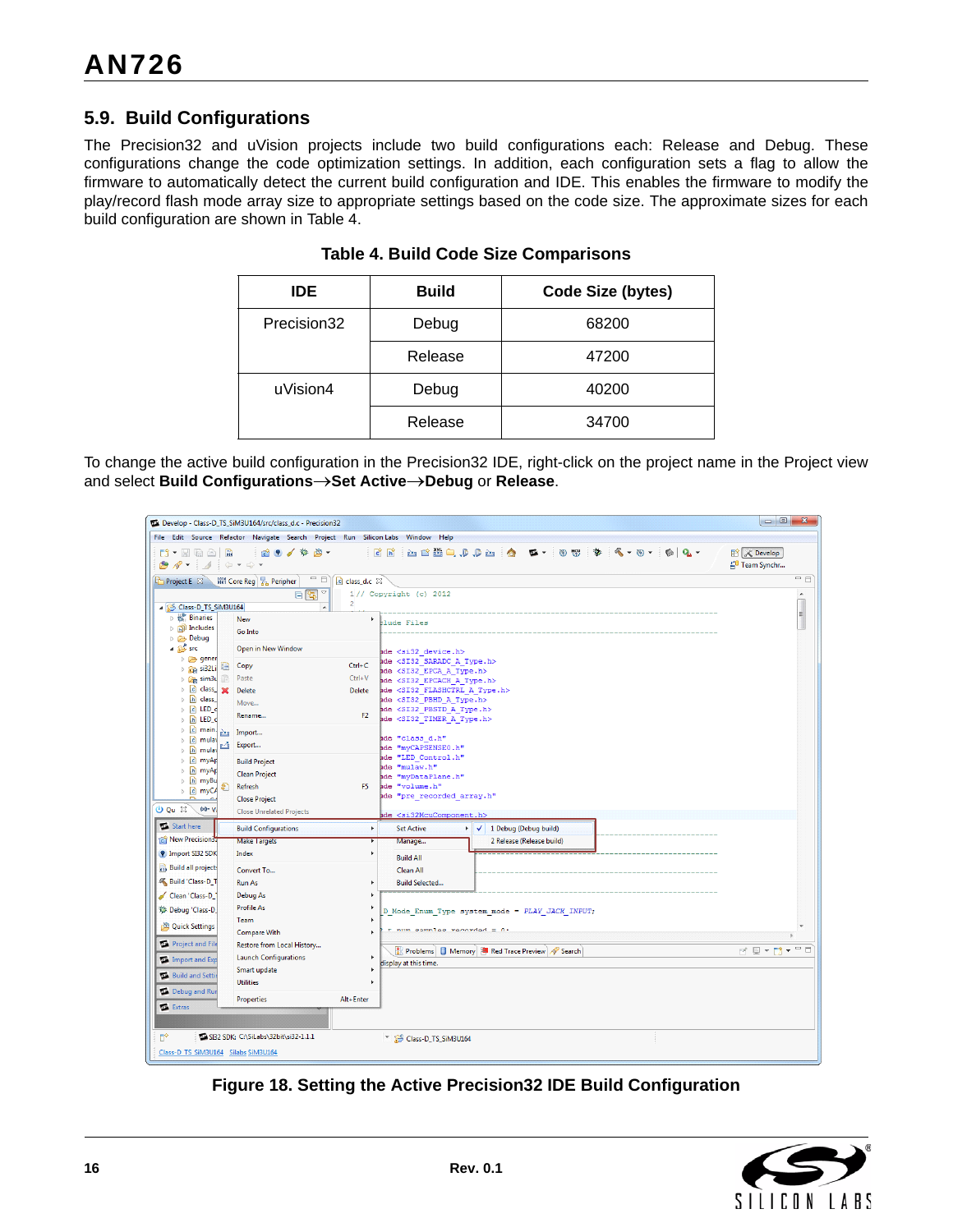To change the active build configuration in uVision4, select the configuration from the drop-down menu shown in [Figure 19](#page-16-0).



**Figure 19. Setting the Active uVision4 IDE Build Configuration**

## <span id="page-16-0"></span>**5.10. si32 HAL Version**

The Class-D ToolStick firmware was originally developed for v1.1.1 of the HAL or later. Compiling against previous versions of the HAL will generate errors.

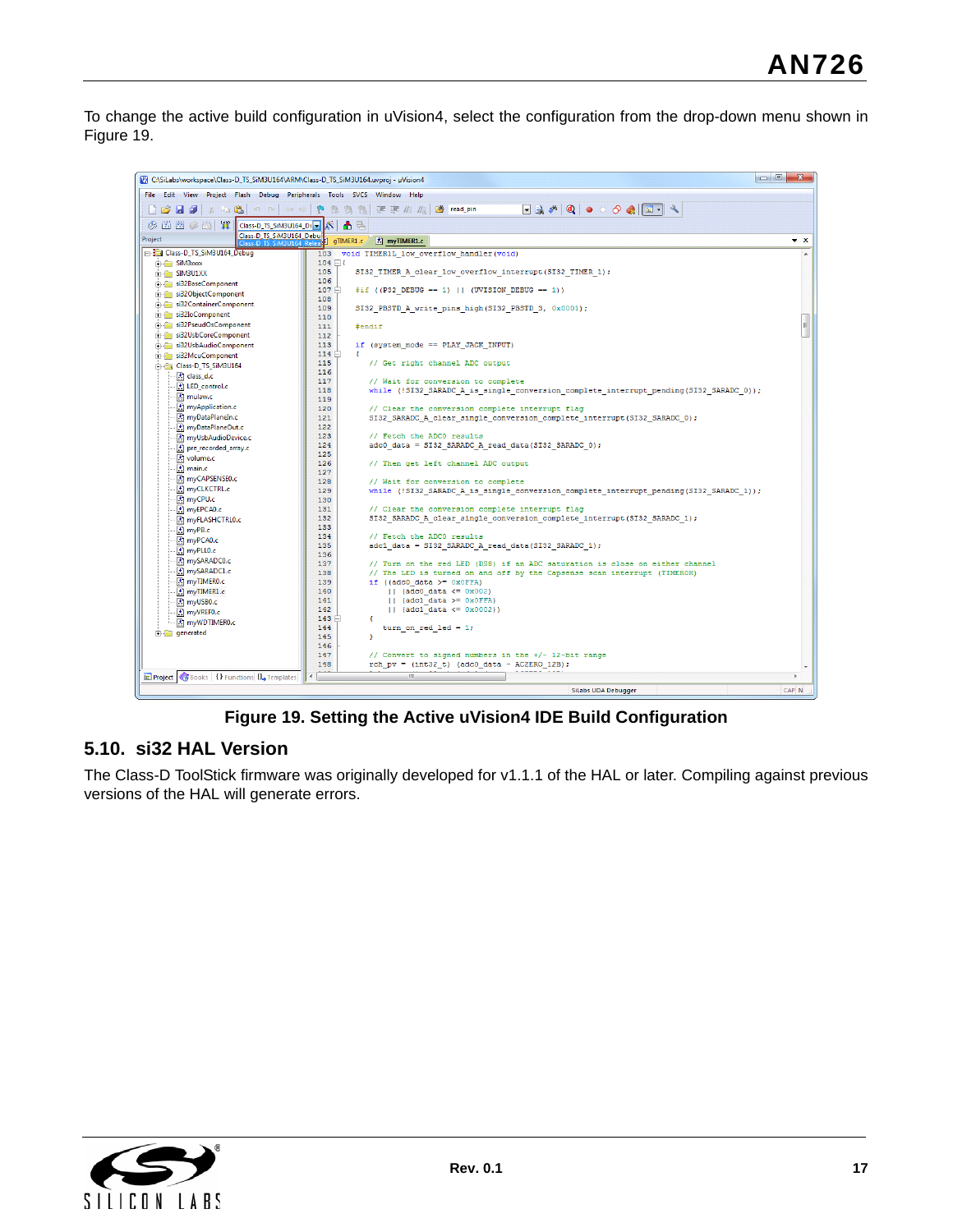## <span id="page-17-0"></span>**6. Tuning the Class-D Output Network**

## **6.1. Revision 1.0 Configuration**

Class-D is an extension of a single-ended, single-pin speaker drive, where one side of the speaker is driven directly (perhaps with a ferrite bead) and one side is grounded. This output method works very well with SiM3U1xx devices.

The full Class-D output network consists of ferrite beads, inductor-capacitor (LC) filters, and grounding capacitors  $(C<sub>0</sub>)$ . [Figure 20](#page-17-1) shows the output network configuration used by the Revision 1.0 hardware. An alternate output network shown in [Figure 21](#page-18-0) may provide better performance than the original configuration.



#### **Figure 20. Revision 1.0 Hardware Class-D Output Network—Direct Drive**

<span id="page-17-1"></span>The ferrite beads dissipate pad switching noise as heat for EMI purposes, the LC components filter the PWM noise, and the grounding capacitors provide additional filtering in conjunction with the speaker reactance.

In almost all applications, the ferrite beads should be populated on the board. However, the other components may or may not be populated, depending on the speaker used and the cost requirements of the application. If either the L or the C are installed, both should be populated to ensure lower power consumption. In most cases, the easiest method of determining whether to install the components and the values for these components is through physical experimentation. The perceived quality can be determined by the following characteristics:

- **n** loudness
- changes in loudness across bandwidth
- **D** bandwidth
- noise harmonics across bandwidth
- hiss at low and high volumes

Other factors to consider are the application's sound source (i.e. USB data versus sampled ADC data) and the maximum power consumption of the board in the application, which will determine how much data processing can occur and if external MOSFETs are appropriate. The Class-D board provides  $0 \Omega$  resistor pads to bypass the series components, if desired.

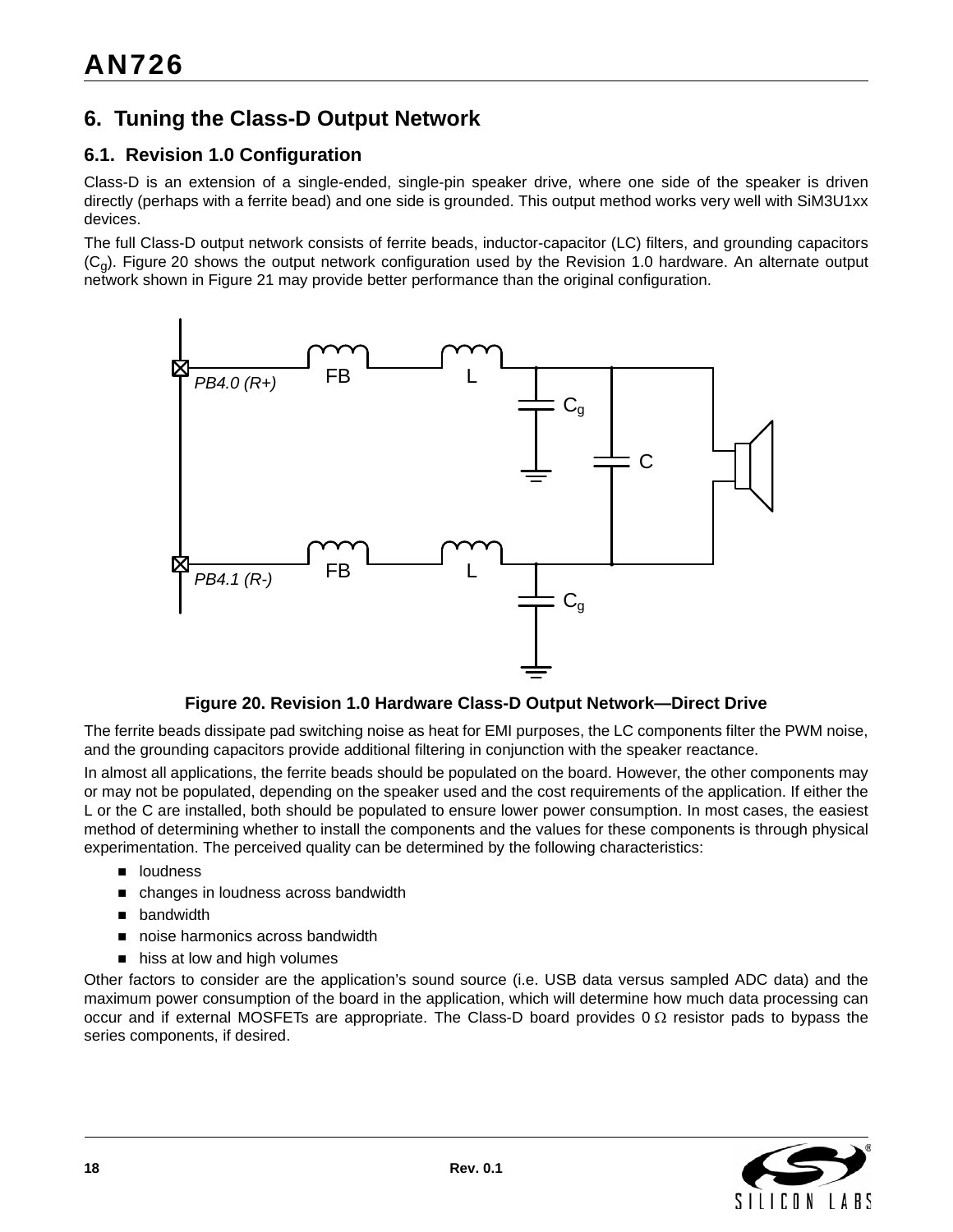## **6.2. Alternate Configuration**

[Figure 20](#page-17-1) shows the output network configuration used by the Revision 1.0 hardware. An alternate output network shown in [Figure 21](#page-18-0) may provide better performance than the original configuration.



**Figure 21. Alternate Class-D Output Network—Direct Drive**

<span id="page-18-1"></span><span id="page-18-0"></span>For the alternate configuration, the recommended components for the board are shown in [Table 5](#page-18-1).

#### **Table 5. Class-D ToolStick Alternate Output Network Recommended Components**

| Reference               | Value            |
|-------------------------|------------------|
|                         | $-3.3$ µH, 1.5 A |
| C.                      | $-2.2 \mu F$     |
| $\mathtt{C}_\mathtt{g}$ | $~20$ pF         |
| $\mathtt{C}_\mathtt{B}$ | $-0.47 \mu F$    |

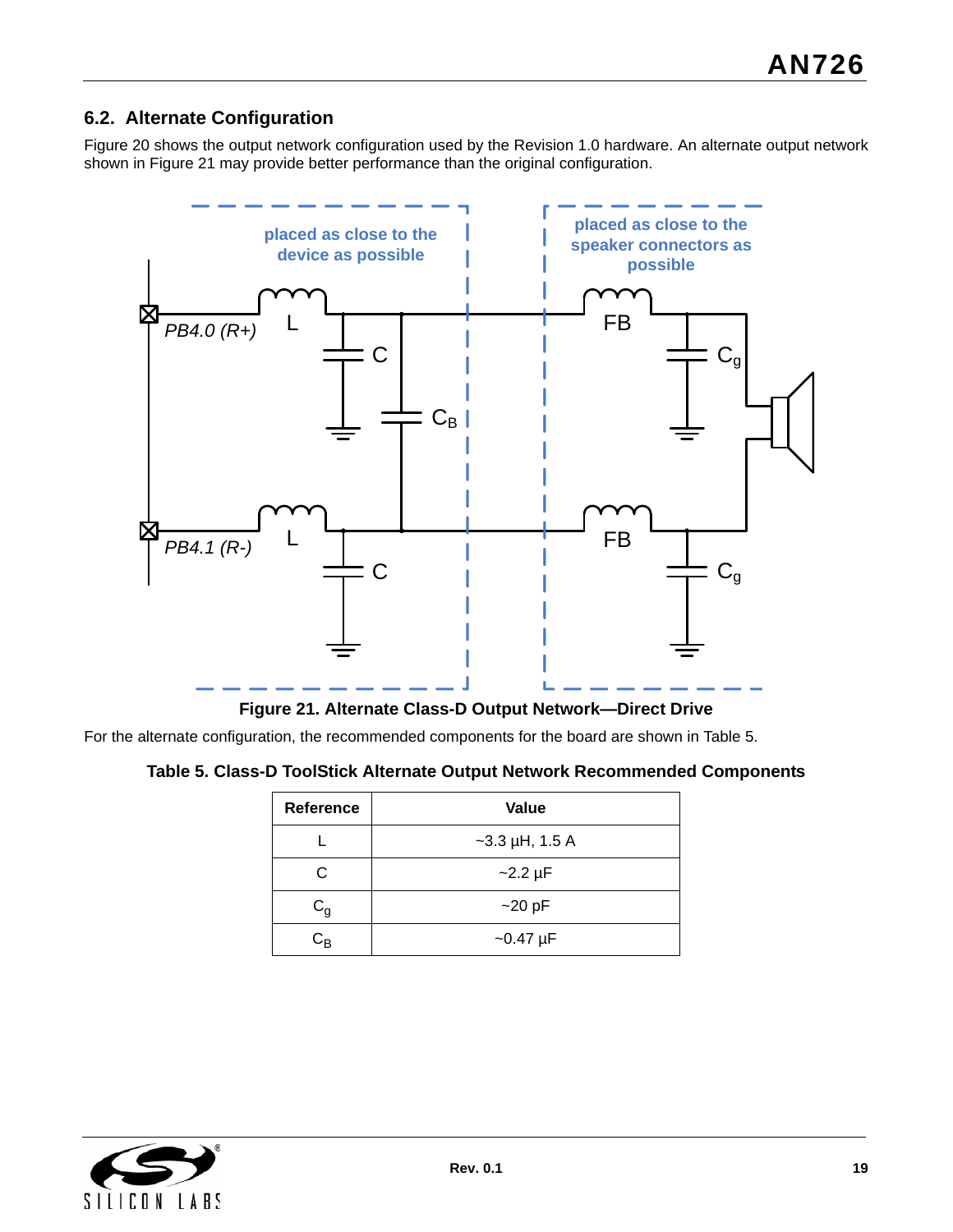## **6.3. Revision 1.0 High Power Configuration**

Instead of directly driving the speaker, the high-drive I/O can interface with external MOSFETs as shown in [Figure 22](#page-19-0), enabling higher-power applications. The board includes footprints for these external MOSFETs to enable development with this configuration. The pull-up and pull-down resistors ( $\sim$ 100 k $\Omega$ ) ensure that the tristate reset state of the high drive I/O does not cause the FETs to accidentally conduct current. When using these external MOSFETs, uninstall the R32, R35, R38, and R41 0  $\Omega$  resistors.

[Figure 23](#page-20-0) illustrates an alternate full-bridge high-power output network. The diode and RC circuits on the MOSFET gates ensure that the two devices will not both be conducting simultaneously.



#### **Figure 22. Half-Bridge Class-D Output Network–External MOSFETs**

<span id="page-19-0"></span>The Revision 1.0 hardware provides footprints to a 9 V dc adapter connector and high power LDO. These components can be populated to provide a higher current source to the external MOSFET transistors and VIOHD. Alternatively, an external supply can connect to the transistors alone by removing the R48 0  $\Omega$  resistor and placing the positive terminal on the **P\_PWR** test point.

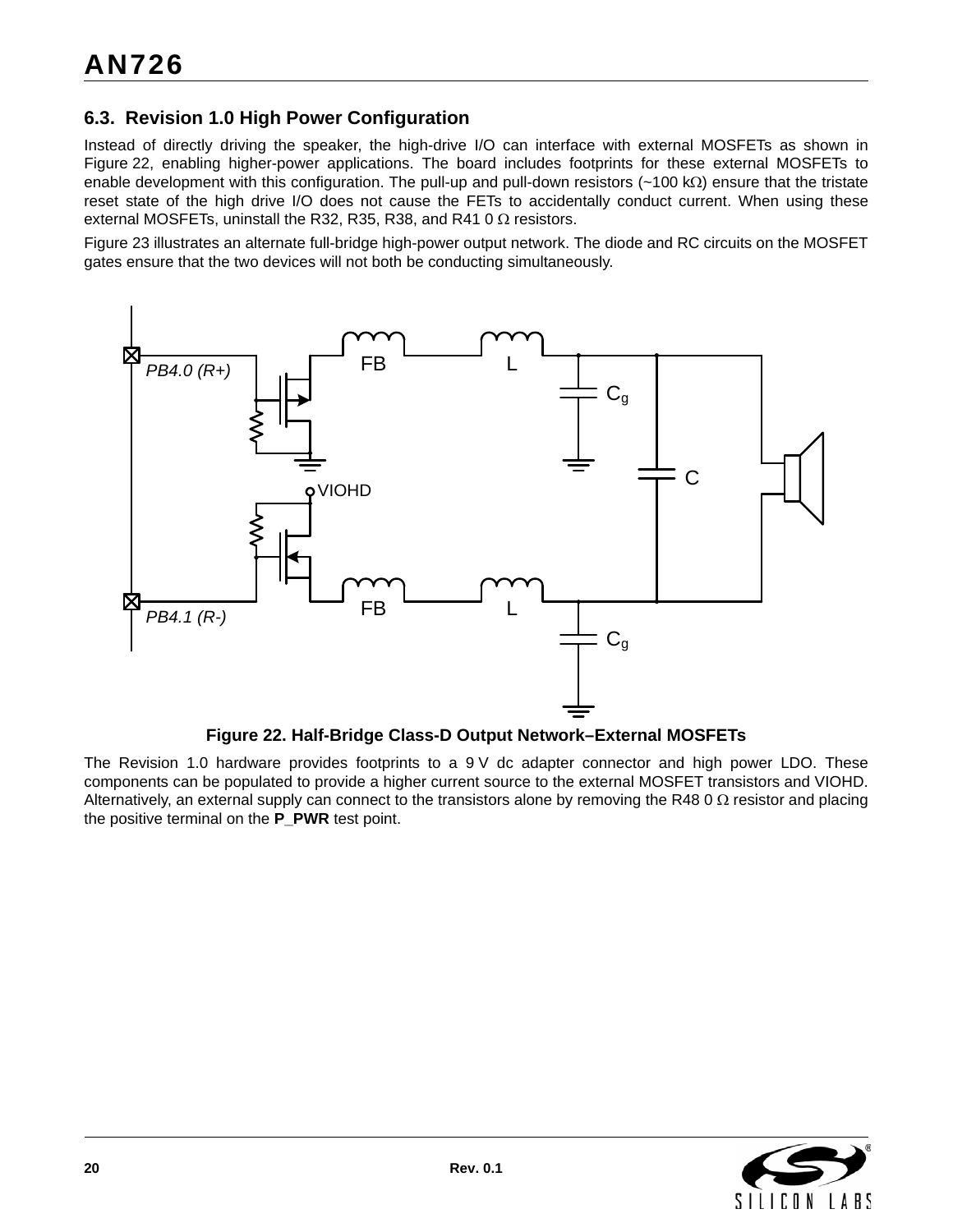## **6.4. Alternate High Power Configuration**

The Revision 1.0 hardware uses a half-bridge configuration shown in [Figure 22.](#page-19-0) This configuration can lead to higher distortion. [Figure 23](#page-20-0) illustrates an alternate full-bridge high-power output network. The diode and RC circuits on the MOSFET gates ensure that the two devices will not both be conducting simultaneously. The value of these components should be tuned for the gate capacitance of the FETs.



<span id="page-20-0"></span>**Figure 23. Full-Bridge Class-D Output Network—External MOSFETs**

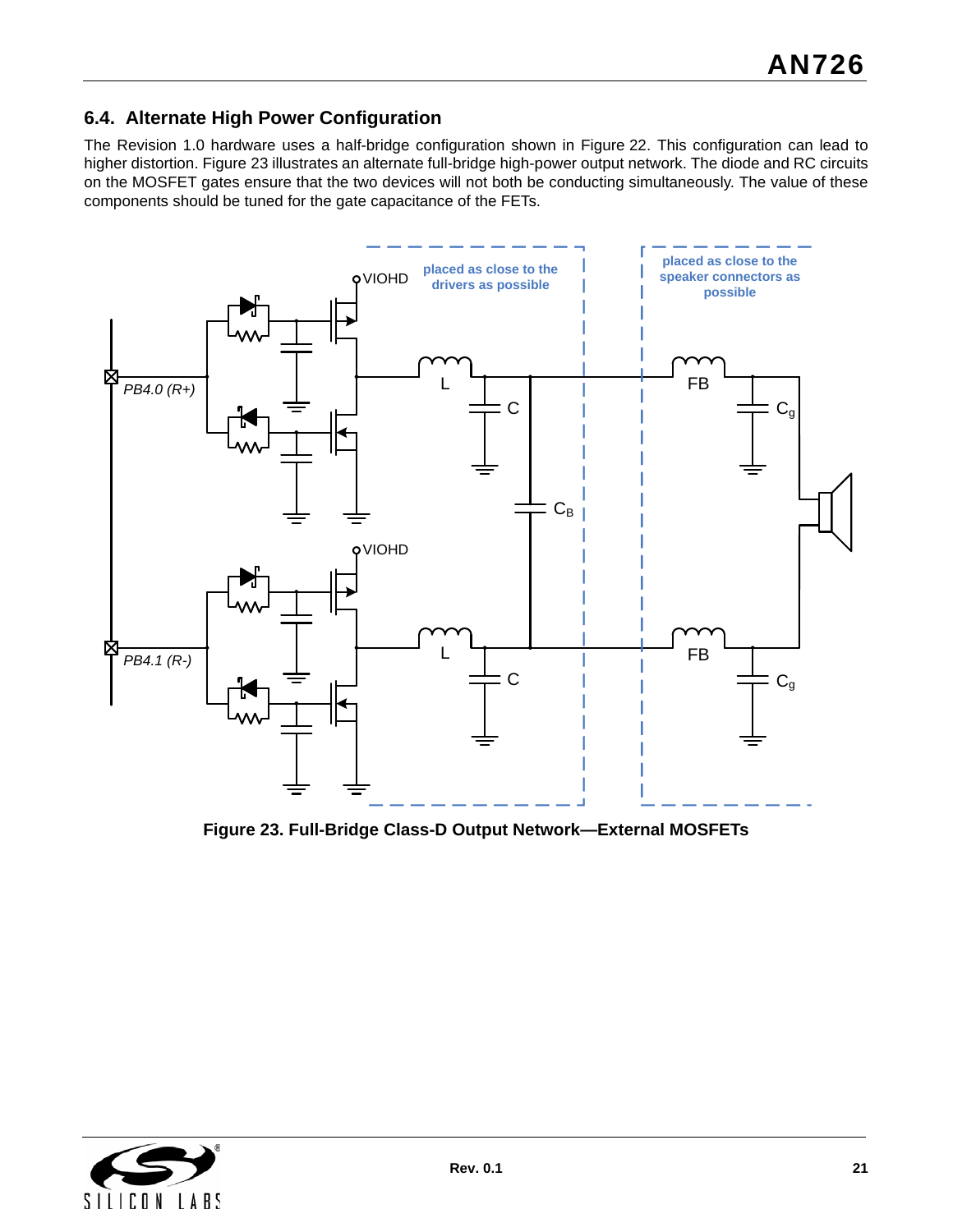# <span id="page-21-0"></span>**7. Schematics**



Figure 24. Utility Class-D ToolStick Board Schematic (1 of 3)-Revision 1.0 **Figure 24. Utility Class-D ToolStick Board Schematic (1 of 3)—Revision 1.0**



 $\bigotimes \Downarrow$  $\overline{\textcircled{\#}}$  $\bigotimes \Vdashv$  $\overline{\mathcal{O}}$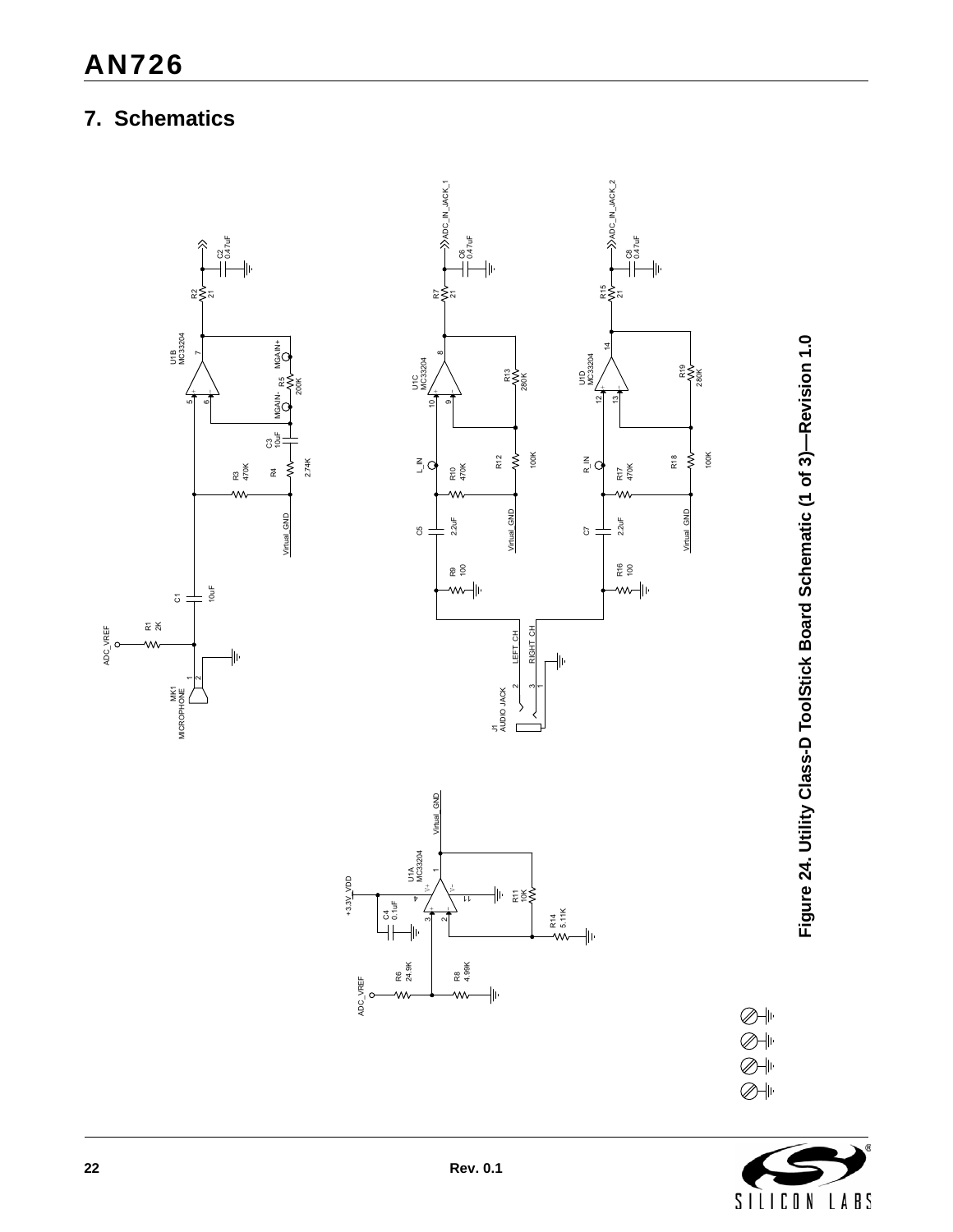

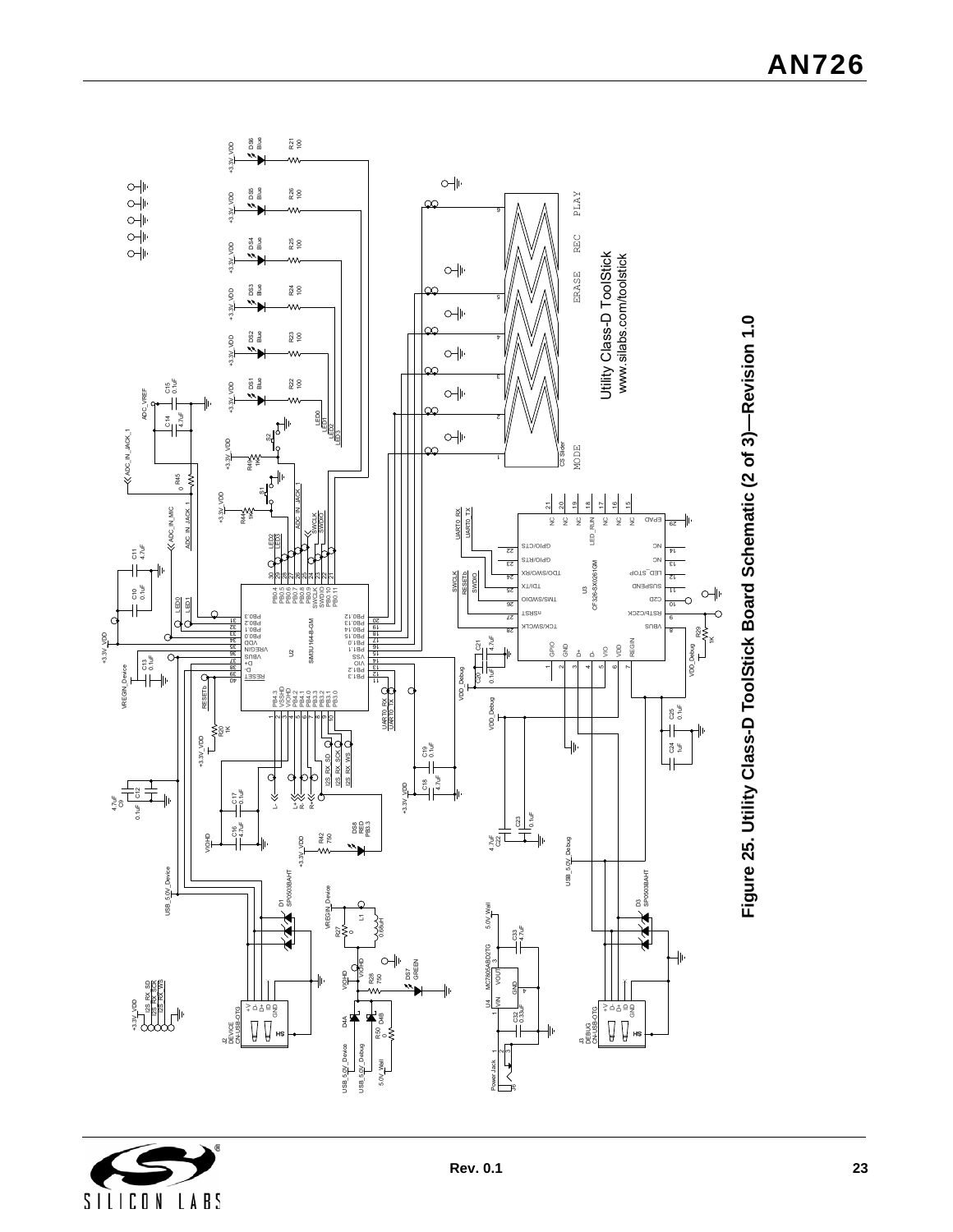

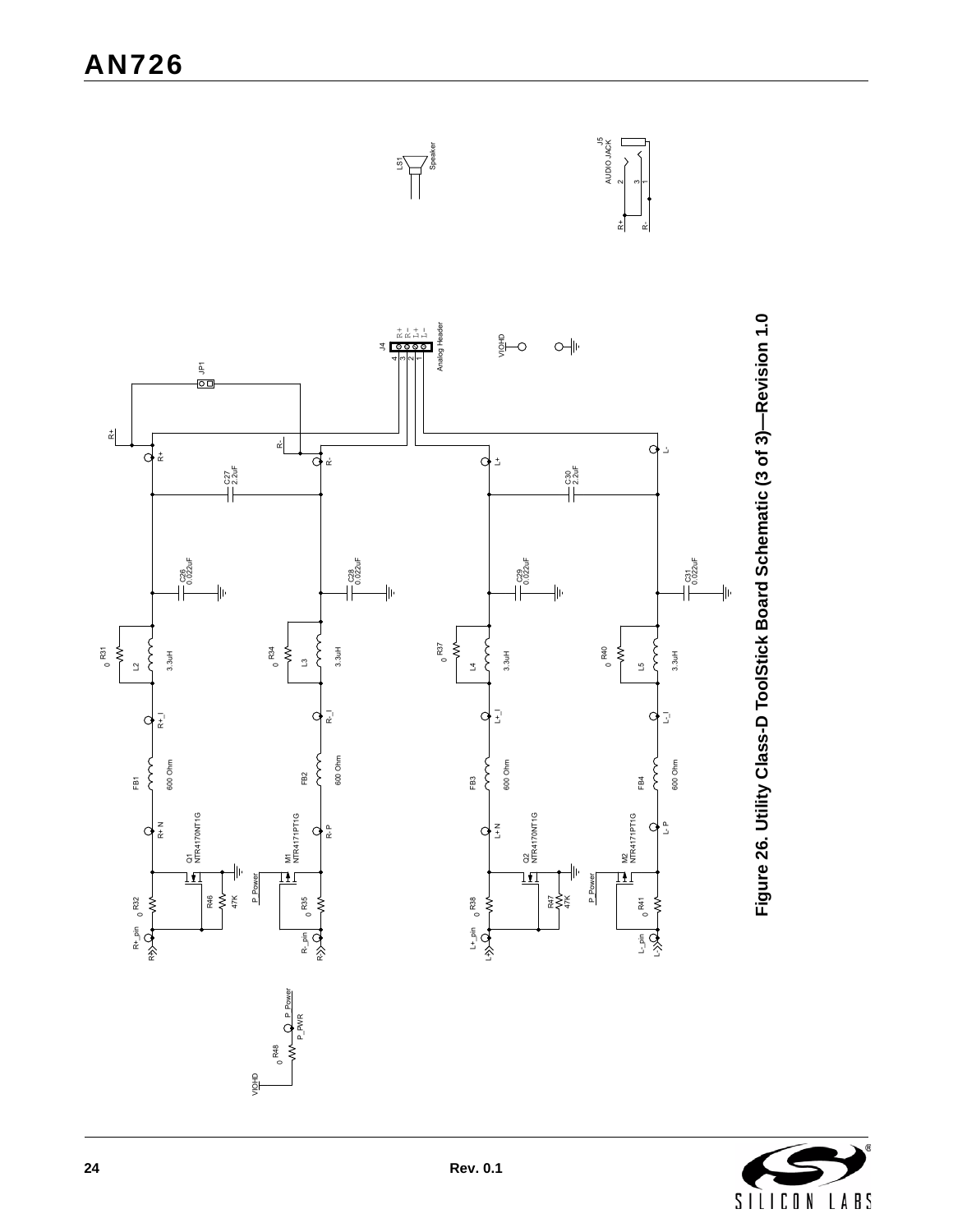# **8. Bill of Materials**

| Reference                                                            | <b>Part Number</b>  | <b>Source</b>                           | <b>Description</b>                     |  |
|----------------------------------------------------------------------|---------------------|-----------------------------------------|----------------------------------------|--|
| C1, C3                                                               | C0603X5R6R3-106M    | Venkel                                  | 10 µF, 6.3 V ±r% X5R 0603              |  |
| C2, C6, C8                                                           | C0603X7R250-474K    | Venkel                                  | 0.47 µF, 25 V ±10% X7R 0603            |  |
| C <sub>24</sub>                                                      | C0603X7R100-105K    | Venkel                                  | 1 µF, 10 V ±10% X7R 0603               |  |
| C26, C28, C29,<br>C31                                                | C1608X7R1H223M      | <b>TDK Corporation</b>                  | 0.022 µF, 50 V ±20% X7R 0603           |  |
| C4, C10, C12,<br>C13, C15, C17,<br>C19, C20, C23,<br>C <sub>25</sub> | C0603X7R100-104K    | Venkel                                  | 0.1 µF, 10 V ±10% X7R 0603             |  |
| C5, C7                                                               | C0603X7R100-225K    | Venkel                                  | 2.2 µF, 10 V ±10% X7R 0603             |  |
| C9, C11, C14,<br>C16, C18, C21,<br>C <sub>22</sub>                   | C0603X5R6R3-475K    | Venkel                                  | 4.7 µF, 6.3 V ±10% X5R 0603            |  |
| D1, D3                                                               | SP0503BAHTG         | Littlefuse                              | USB Diodes 300 mW, 20 V TVS SOT143     |  |
| D <sub>4</sub>                                                       | RB550EATR           | Rohm Semiconductor                      | Diode 700 mA, 30 V Dual Schottky SOT5N |  |
| DS1, DS2,<br>DS3, DS4,<br>DS5, DS6                                   | LB Q39G-L2N2-35-1   | <b>OSRAM Opto</b><br>Semiconductors Inc | Blue 15 mA, 2.85 V SMT, ChipLED 0603   |  |
| DS7                                                                  | SML-LX0603SUGW      | <b>LUMEX INC</b>                        | GREEN 25 mA 0603                       |  |
| DS <sub>8</sub>                                                      | SML-LX0603IW        | <b>LUMEX INC</b>                        | RED 30 mA 0603                         |  |
| FB1, FB2, FB3,<br>FB4                                                | MPZ1608S601A        | <b>TDK Corporation</b>                  | 600 $\Omega$ , 1 A SMT 0603            |  |
| J1, J5                                                               | SJ1-3543N           | CUI Inc                                 | Stereo Audio Jack                      |  |
| J2, J3                                                               | UX60-MB-5ST         | <b>HIROSE</b>                           | USB mini connector B                   |  |
| J <sub>4</sub>                                                       | 1729144             | <b>Phoenix Contact</b>                  | 1x4 Terminal Block                     |  |
| JP1                                                                  | TSW-102-07-T-S      | Samtec                                  | 1x2 Jumper Header                      |  |
| L1                                                                   | NLV25T-R68J-PF      | <b>TDK</b>                              | 0.68 µH, 300 mA ±5% GP                 |  |
| L2, L3, L4, L5                                                       | 84332C              | Murata                                  | 3.3 µH, 1.5 A ±20% Unshielded          |  |
| LS1                                                                  | GA0571H             | <b>ALC</b>                              | Speaker 1 W Max                        |  |
| MK1                                                                  | <b>CMA-4544PF-W</b> | <b>CUI Inc</b>                          | MICROPHONE MIC-2.5X9.7MM-RAD           |  |
| R <sub>1</sub>                                                       | CR0603-10W-2001F    | Venkel                                  | 2 kΩ, 1/10 W ±1% ThickFilm 0603        |  |
| R11, R18                                                             | CR0603-10W-1003F    | Venkel                                  | 100 kΩ, 1/10 W ±1% ThickFilm 0603      |  |
| R12, R19                                                             | CR0603-16W-2803F    | Venkel                                  | 280 kΩ, 1/16 W ±1% ThickFilm 0603      |  |
| R <sub>13</sub>                                                      | CR0603-10W-1002F    | Venkel                                  | 10 kΩ, 1/10 W ±1% ThickFilm 0603       |  |
| R <sub>14</sub>                                                      | CR0603-8W-5111F     | Venkel                                  | 5.11 kΩ, 1/8 W ±1% ThickFilm 0603      |  |
| R <sub>2</sub> , R <sub>7</sub> , R <sub>15</sub>                    | CR0603-16W-21R0F    | Venkel                                  | 21 Ω, 1/16 W ±1% ThickFilm 0603        |  |
| R20, R29, R44,<br>R49                                                | CR0603-10W-1001F    | Venkel                                  | 1 kΩ, 1/10 W ±1% ThickFilm 0603        |  |
| R28, R42                                                             | CR0603-16W-7500F    | Venkel                                  | 750 Ω, 1/10 W ±1% ThickFilm 0603       |  |

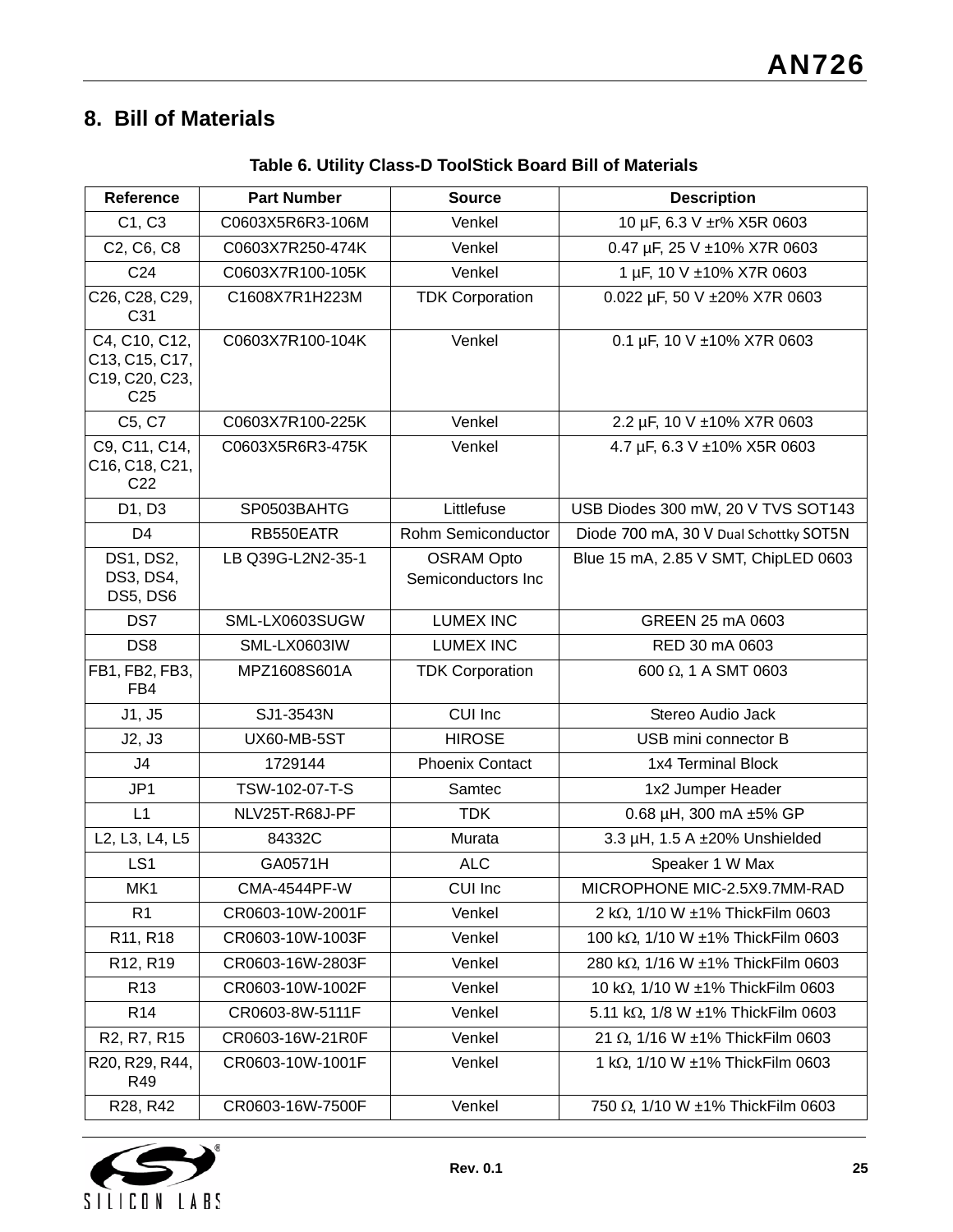| <b>Reference</b>                                  | <b>Part Number</b> | <b>Source</b>               | <b>Description</b>                                     |
|---------------------------------------------------|--------------------|-----------------------------|--------------------------------------------------------|
| R3, R10, R17                                      | CR0603-10W-4703F   | Venkel                      | 470 kΩ, 1/10 W ±1% ThickFilm 0603                      |
| R31, R32, R34,<br>R35, R37, R38,<br>R40, R41, R48 | CR0603-16W-000     | Venkel                      | $0 \Omega$ , 1 A ThickFilm 0603                        |
| R <sub>4</sub>                                    | CR0603-16W-2741F   | Venkel                      | 2.74 kΩ, 1/16 W ±1% ThickFilm 0603                     |
| R <sub>5</sub>                                    | CR0603-10W-2003F   | Venkel                      | 200 kΩ, 1/10 W ±1% ThickFilm 0603                      |
| R <sub>6</sub>                                    | CR0603-10W-2492F   | Venkel                      | 24.9 kΩ, 1/10 W ±1% ThickFilm 0603                     |
| R <sub>8</sub>                                    | CR0603-16W-4991F   | Venkel                      | 4.99 kΩ, 1/16 W ±1% ThickFilm 0603                     |
| R9, R16, R21,<br>R22, R23, R24,<br>R25, R26       | CR0603-10W-1000F   | Venkel                      | 100 Ω, 1/10 W ±1% ThickFilm 0603                       |
| S1, S2                                            | EVQ-PAD04M         | Panasonic Corp              | Momentary Tactile Switch 6.5x4.5                       |
| SC1, SC2,<br><b>SC3, SC4</b>                      | NSS-4-4-01         | Richco Plastic Co           | 4-40 HDW                                               |
| SO1, SO2,<br>SO3, SO4                             | 2397               | SPC Technology              | <b>STANDOFF HDW</b>                                    |
| U <sub>1</sub>                                    | MC33204DR2         | <b>ON Semiconductor</b>     | Quad Op-Amp                                            |
| U <sub>2</sub>                                    | SiM3U164-B-GM      | <b>Silicon Laboratories</b> | SiM3U164-B-GQ MCU QFN40 M6x6 P0.5                      |
| U <sub>3</sub>                                    | CF326-SX0261GM     | <b>Silicon Laboratories</b> | <b>ToolStick Debug Adapter MCU</b>                     |
| <b>Components Not Installed</b>                   |                    |                             |                                                        |
| C27, C30                                          | C0603X7R100-225K   | Venkel                      | 2.2 µF, 10 V ±10% X7R 0603 Not Installed<br>(NI)       |
| C32                                               | C0603X7R100-334K   | Venkel                      | 0.33 µF, 10 V ±10% X7R 0603 Not Installed<br>(NI)      |
| C <sub>33</sub>                                   | C0603X5R6R3-475K   | Venkel                      | 4.7 µF, 6.3 V ±10% X7R 0603 Not Installed<br>(NI)      |
| J6                                                | RAPC722X           | Switchcraft Inc.            | 3-pin Power Jack 5A BARREL Not Installed<br>(NI)       |
| M1, M2                                            | NTR4171PT1G        | <b>ON Semiconductor</b>     | -3.5 A, -30 V Pchan SOT23 Not Installed<br>(NI)        |
| Q1, Q2                                            | NTR4170NT1G        | <b>ON Semiconductor</b>     | 3.2 A, 30 V Nchan SOT23 Not Installed (NI)             |
| R27, R45, R50                                     | CR0603-16W-000     | Venkel                      | 0 $\Omega$ , 1 A ThickFilm 0603 Not Installed (NI)     |
| R46, R47                                          | CR0603-16W-4702F   | Venkel                      | 47 kΩ, 1/16 W ±1% ThickFilm 0603 Not<br>Installed (NI) |
| U4                                                | MC7805ABD2TG       | <b>ON Semiconductor</b>     | 1 A max LDO D2PAK Not Installed (NI)                   |

## **Table 6. Utility Class-D ToolStick Board Bill of Materials (Continued)**

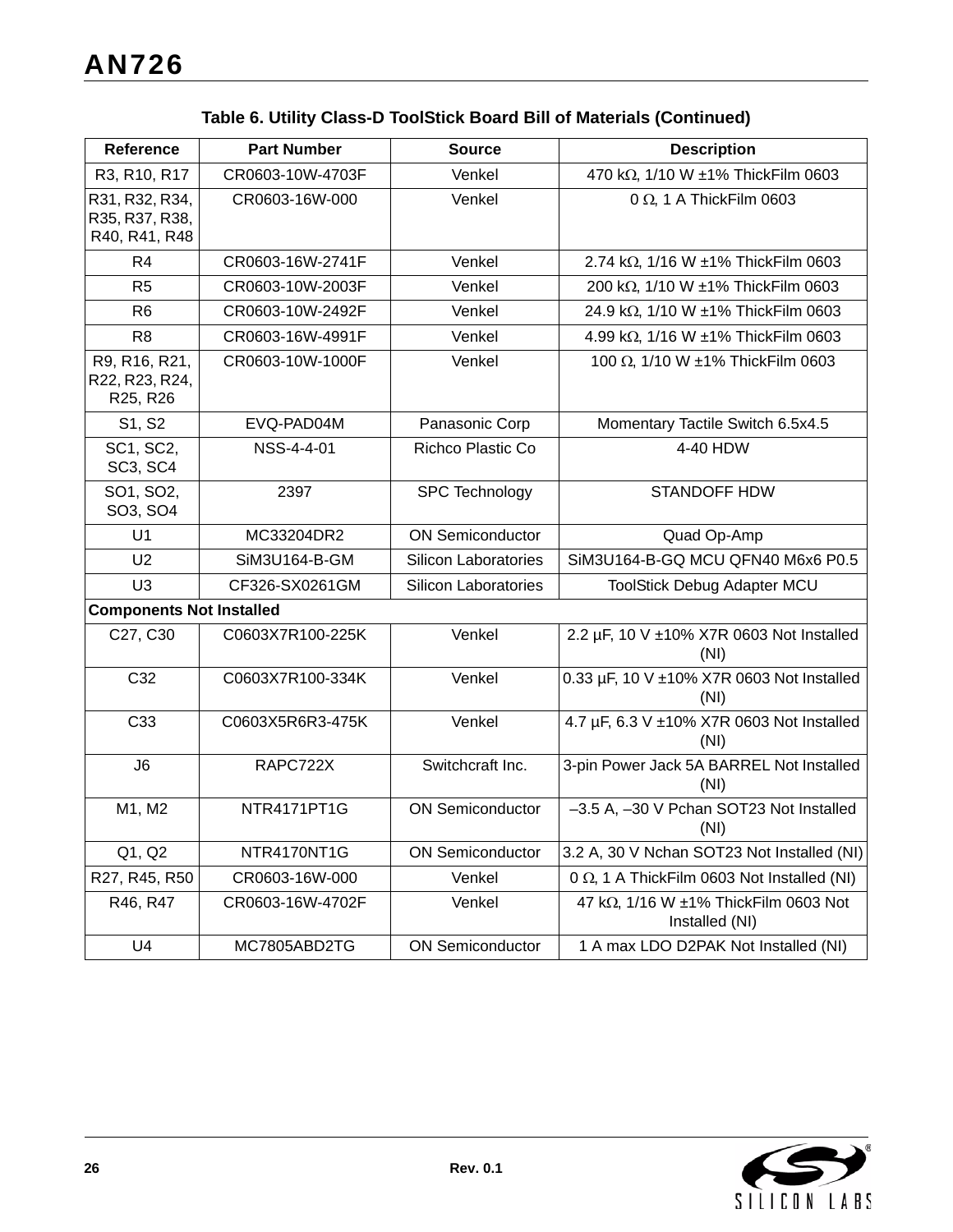# **NOTES:**